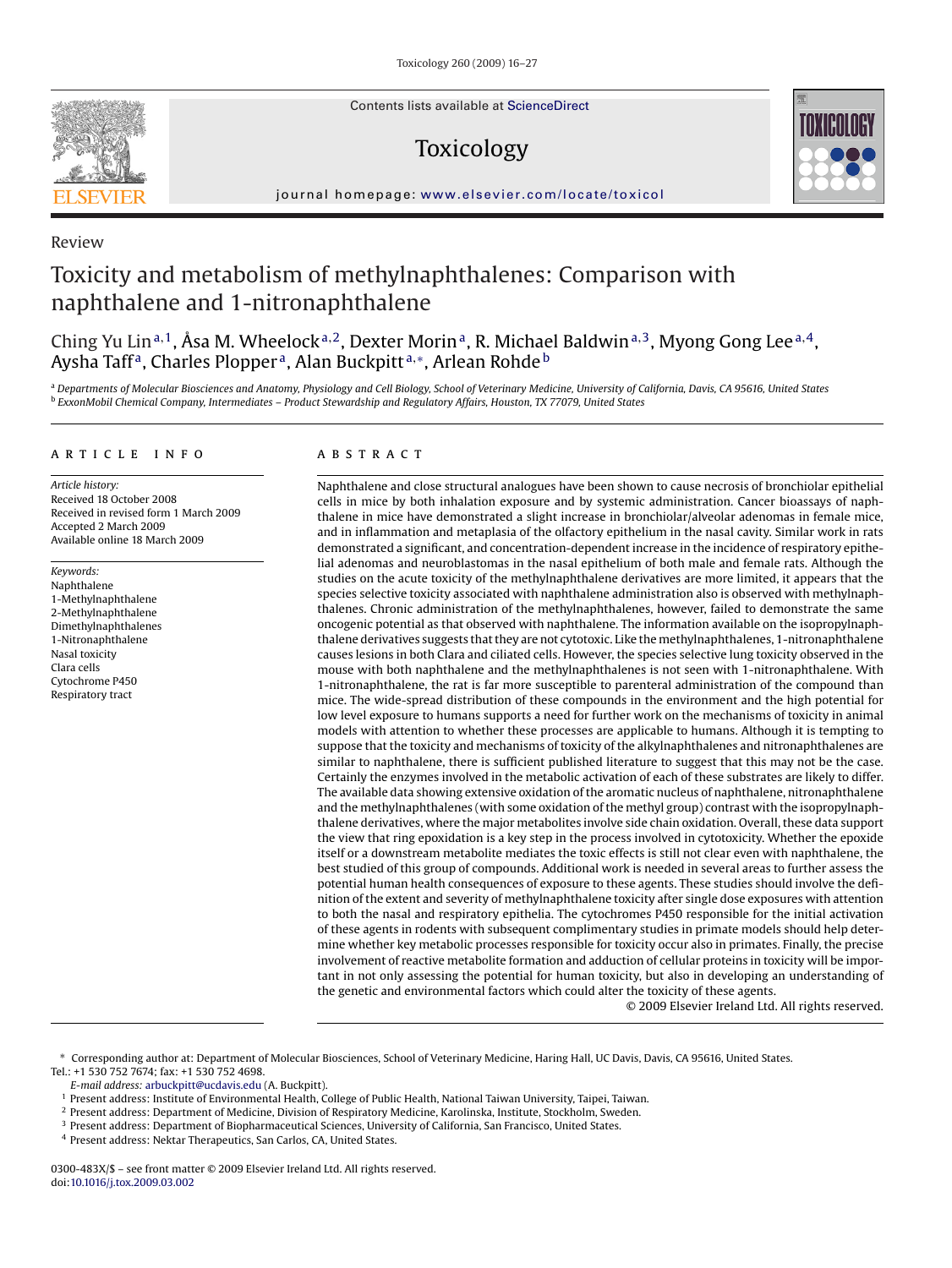### **Contents**

|    | Introduction 17 |  |
|----|-----------------|--|
| 2. |                 |  |
| 3. |                 |  |
|    | 3.1.            |  |
|    | 3.2.            |  |
|    | 3.3.            |  |
|    | 3.3.1.          |  |
|    | 3.3.2           |  |
| 4. |                 |  |
|    | 4.1             |  |
|    | 4.2.            |  |
|    | 4.3.            |  |
|    | 4.4.            |  |
|    | 4.5.            |  |
| 5. |                 |  |
|    |                 |  |
|    |                 |  |
|    |                 |  |
|    |                 |  |

### **1. Introduction**

Chronic obstructive pulmonary diseases are currently the fourth leading cause of death worldwide ([Chapman et al., 2006\).](#page-9-0) The incidence of cancer of the lung is second only to cancers of the digestive system. More importantly, because the prognosis for cancers of the lung is so poor, it is the leading cause of cancer-related deaths in both males and females in the US. One of the most clearly established etiologic factors in the incidence of lung diseases is related to the use of tobacco products. While many of the several thousand constituents of tobacco smoke are known to result in both acute injury and in pulmonary cancer in experimental animals, the levels found in cigarette smoke are considerably less than those required to produce effects in experimental animal models [\(Witschi](#page-11-0) [et al., 1997\).](#page-11-0) Potentially, the overall "burden" of exposure, causing an increased incidence of pulmonary cancer and other lung diseases in smokers is a result of the combined effects of carcinogens and toxicants in cigarette smoke with exposure to other environmental and industrial chemicals. As a class, the volatile and semi-volatile, low molecular weight aromatic hydrocarbons, such as naphthalene, nitronaphthalenes and several of the alkylnaphthalenes, are possible contributors to these processes both because they selectively target the respiratory tract and there is relatively wide-spread human exposure. Although naphthalene is the best studied of the low molecular weight aromatic hydrocarbons both in terms of human exposure ([Li et al., 2008; Kang-Sickel et al., 2008\)](#page-10-0) and in terms of health effects, a number of petroleum products including gasoline, jet fuel and kerosene contain significant quantities of the methylnaphthalenes [\(Kim et al., 2006; Bagheri and Creaser,](#page-10-0) [1988\).](#page-10-0) The main emissions from coal tar creosote, which is ranked 23rd in the Superfund/National Priorities List of hazardous chemicals, are the methylnaphthalenes which, in some cases, account for nearly 20% of the volatiles and are present in significantly higher quantities than naphthalene [\(Gallego et al., 2008\).](#page-9-0) Accordingly, this review focuses on the sources of human exposure as well as on the available data on the toxicology and metabolism of substituted naphthalene derivatives, including 1- and 2-methylnaphthalene, isopropylnaphthalenes and 1-nitronaphthalene. Where appropriate, these will be placed in context with the information on the most studied of the aromatic hydrocarbons, naphthalene. Several recent reviews have been published on this topic and the reader is referred to these for further information [\(Anon, 2005; Buckpitt et al., 2002;](#page-9-0) [Preuss et al., 2003\).](#page-9-0) There are substantial gaps in our understanding of the metabolism of methylnaphthalene and the relationship of formation of specific metabolites to toxicity – especially when

viewed in light of our understanding of naphthalene toxicity and metabolism. Although more information is available regarding specific metabolic pathways for 1-nitronaphthalene, further studies focusing on the identification of protein adducts generated from electrophilic intermediates derived from 1-nitronaphthalene, as well as their possible involvement in the cascade of events which leads to cellular degeneration are needed. Thus, one of the goals of this review is to highlight where additional work is needed to understand the mechanisms of toxicity of these chemicals. Ideally, this additional work might point to the development and implementation of biomarker approaches that would assist in determining whether the data developed in rodent models are applicable to the human. In all cases, we suggest that use of nonhuman primates can be an excellent intermediate species in which to test key concepts and to validate the approaches which could subsequently be applied to exposed human populations. Only in this fashion can we hope to make well-educated judgments regarding the potential for deleterious human health effects of exposure to these compounds.

## **2. Sources of human exposure**

Like naphthalene, the methylnaphthalenes are relatively ubiquitous in the environment. They are by-products of various combustion processes and are emitted from both gasoline and diesel-powered vehicles. Naphthalene and close structural congeners (methyl, dimethyl and methylnitro derivatives) are quantitatively the most significant PAH emitted from mobile sources. In contrast to the nitrated aromatics, the amounts of methylnaphthalene emitted from diesel-powered trucks are more than 10-fold lower per km than a gasoline powered car [\(Hampton](#page-9-0) [et al., 1983\).](#page-9-0) The gas phase concentrations of methylnaphthalenes (1- and 2-methyl) emitted are slightly lower than those measured for naphthalene, but are similar to many of the alkanes measured and are several orders of magnitude higher than the larger PAHs [\(Reisen and Arey, 2005\).](#page-10-0) As a class, the parent naphthalene and methyl/ethyl/dimethylnaphthalenes have been measured in ambient air in Los Angeles at concentrations above  $2.5 \,\mathrm{\upmu g/m^3}$  ([Wang](#page-10-0) [et al., 2007\).](#page-10-0) Recent studies have demonstrated the presence of several 2 and 3 ring PAH on wheat in California's Central Valley [\(Kobayashi et al., 2008\).](#page-10-0) Although the levels of naphthalene (as high as  $12 \mu g/kg$ ) exceeded those of the methylnaphthalenes by more than 10-fold, the methylnaphthalenes as a group (1- and 2-methyl as well as di- and trimethylnaphthalenes) constituted the second most abundant class of PAH found in grain. The levels of PAH in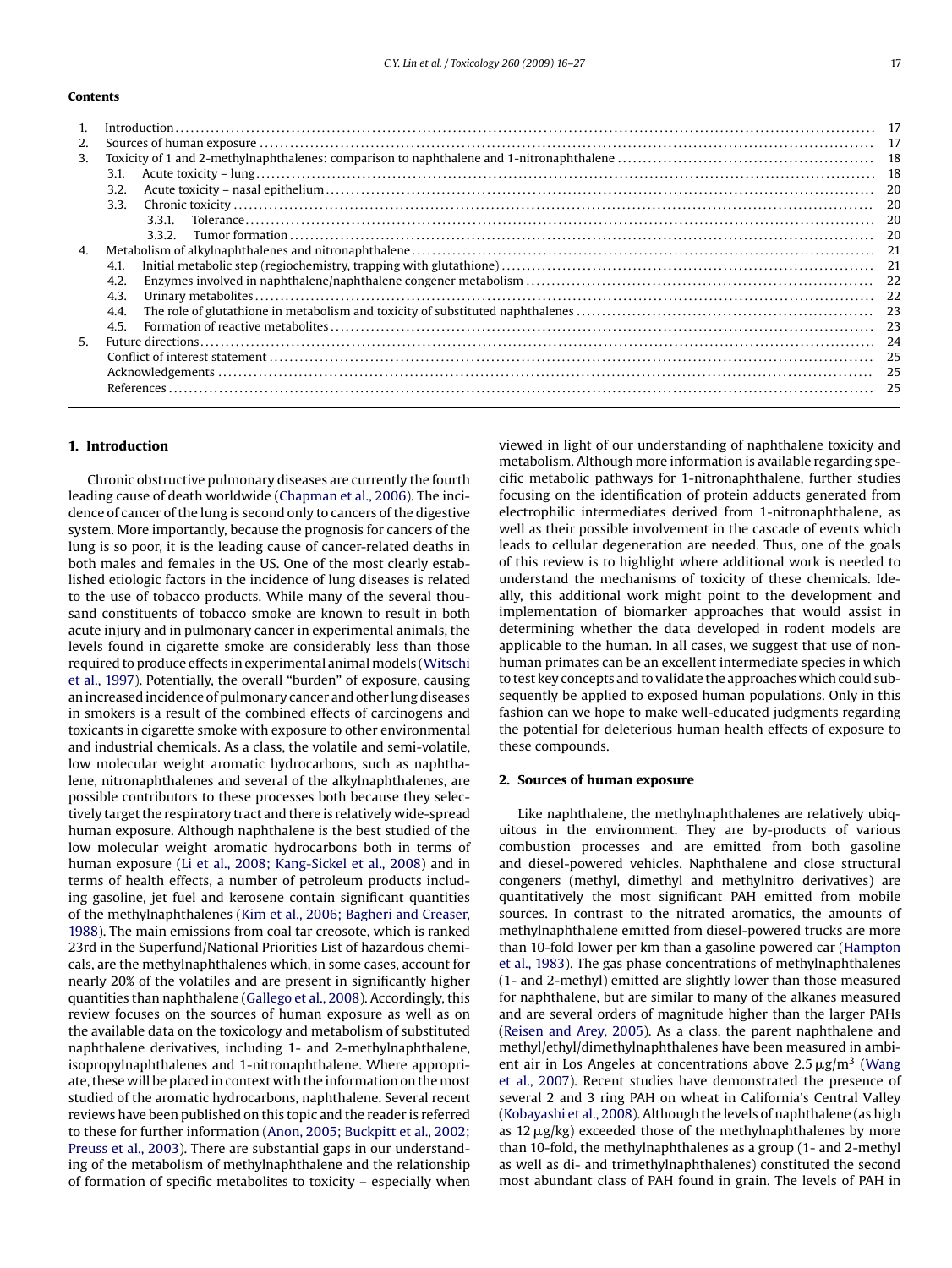the grain are thought to reflect levels in ambient air since there was no difference in concentration in wheat that was mechanically harvested vs hand harvested.

The methylnaphthalenes undergo gas phase reactions in the atmosphere which are catalyzed by  $OH<sup>•</sup>$  and  $NO<sub>2</sub>$  to generate methylnitronaphthalenes and dicarbonyl derivatives ([Gupta et al.,](#page-9-0) [1996; Grosovsky et al., 1999; Phousongphouang and Arey, 2002,](#page-9-0) [2003; Wang et al., 2007; Nishino et al., 2008\).](#page-9-0) These nitrated naphthalenes and nitromethylnaphthalenes have been reported to account for a substantial fraction of the mutagenicity associated with particulates in the atmosphere [\(Grosovsky et al., 1999\).](#page-9-0) 1 and 2-Methylnaphthalene are both natural constituents of crude oil and crude oil derivatives, and are common contaminants found in the refining industry [\(Aislabie et al., 1999\).](#page-9-0) They are present in roofing and asphalt tars, and are the single most prevalent of the aromatic hydrocarbons reported in measurements of vapor phase constituents ([NIOSH, 2000\).](#page-10-0) The concentrations of methylnaphthalenes exceed those of naphthalene by 2-fold and are 20–30-fold higher than the larger hydrocarbons. Methylnaphthalenes are major constituents of creosote and high levels have been measured in coal tar derived from former gas works plants [\(Anon,](#page-9-0) [1984\).](#page-9-0) One of the major industrial uses of 2-methylnaphthalene is as a starting point in the synthesis of Vitamin K but worker exposures have received relatively little attention. Likewise, 1- and 2-methylnaphthalene are used as intermediates in the synthesis of various pesticides including carbaryl; pesticide synthesis accounts for slightly more than 10% of the industrial use of methylnaphthalenes. Furthermore, methylnaphthalenes are generated during aluminum smelting, and high levels have been measured in the workplace ([Bjorseth et al., 1978\).](#page-9-0)

Mainstream and side stream cigarette smoke are likely a significant source of human exposure to methylnaphthalenes. The combined levels of 1- and 2-methylnaphthalene in mainstream cigarette smoke are slightly less than those of naphthalene, but are approximately 30% higher than naphthalene in side stream smoke ([Schmeltz et al., 1976\).](#page-10-0) The naphthalenes are present in both fractions of cigarette smoke at concentrations that far exceed those of the less volatile polycylic aromatic hydrocarbons such as benzo(a)pyrene ([Witschi et al., 1997\).](#page-11-0)

The primary atmospheric source of human exposure to the nitronaphthalenes is via airborne particles; these appear to be generated from diesel combustion and as an atmospheric reaction product from the parent aromatic hydrocarbons. These products include nitronaphthalene, methylnitronaphthalenes and dimethylnitronaphthalenes ([Phousongphouang and Arey, 2003\).](#page-10-0) In addition to the atmospheric exposures, there are potential workplace exposures in the aluminum smelting industry where nitronaphthalene has been measured in the coal tar pitch used to prepare electrodes ([Farant and Ogilvie, 2002\).](#page-9-0)

## **3. Toxicity of 1 and 2-methylnaphthalenes: comparison to naphthalene and 1-nitronaphthalene**

#### *3.1. Acute toxicity – lung*

A number of studies have reported on the dose- and timedependent cytotoxicity of 2-methylnaphthalene in mice (see [Table 1\)](#page-3-0). The times of maximal injury as well as the minimal doses at which injury was observed appear to vary somewhat by strain (ddy, Swiss Webster, C57Bl/6 and DBA) [\(Griffin et al.,](#page-9-0) [1982, 1983; Rasmussen et al., 1986; Honda et al., 1990\).](#page-9-0) Intraperitoneal administration of methylnaphthalenes to mice caused dose-dependent injury to nonciliated bronchiolar epithelial (Clara) cells, first observed 8 h after administration of 400 mg/kg. Twentyfour hours post exposure, extensive exfoliation of cells from the

airways had occurred, and the epithelium was completely denuded in 20% of the subjects [\(Griffin et al., 1981, 1982\).](#page-9-0) Similarly, in DBA mice, signs of pulmonary epithelial injury were observed starting at the 100 mg/kg dose, and injury became progressively worse with increasing doses [\(Griffin et al., 1983\).](#page-9-0) Later studies evaluating the lung toxicity of methyl- and 1-nitronaphthalene derivatives by both light and electron microscopy corroborated these findings and showed that, while the primary target cell for 1- and 2-methylnaphthalene injury was the Clara cell, ciliated cells were affected as well. No discernable injury to alveolar epithelial or capillary endothelial cells was noted in these studies [\(Rasmussen](#page-10-0) [et al., 1986\).](#page-10-0) The severity of the lung lesion associated with 2 methynaphthalene treatment was reported to be similar to that of naphthalene, and intermediate to that of 1-nitronaphthalene (most toxic) and 1-methylnaphthalene (least toxic). At the highest doses of 2-methylnaphthalene tested (426 mg/kg), ciliated cells appeared flattened and vacuolated and many Clara cells had exfoliated from the bronchiolar epithelium. Signs of bronchiolar injury were noted as early as the 6 h time point; injury was maximal 24 h after toxicant administration. Alterations in the bronchiolar epithelium 72 h after administration of high doses of 2-methylnaphthalene were similar to those noted at 24 h. By 7 days post-treatment, repair was well underway and signs of the severe toxicity noted at 24 h were not evident. There were no discernable differences in the appearance of the bronchiolar epithelium between control and treated animals 14 days after treatment. No evidence of hepatic or renal injury associated with methylnaphthalenes (1- or 2-methyl) was reported ([Rasmussen et al., 1986\).](#page-10-0)

After intraperitoneal administration, the doses of methylnaphthalenes used to ellicit a lesion in the airway epithelium are very high and are well above the range of any potential human exposures. Similarly, in the species most sensitive to the airway epithelial toxicity of naphthalene, doses of 50 mg/kg or greater are needed to produce observable structural alterations in Clara cells ([Plopper et al., 1992b\).](#page-10-0) However, when exposures are via the inhalation route, 4 h exposures of 2 ppm (well below the current occupational exposure standard of 10 ppm for 8 h) detectable alterations in the morphology of Clara cells were observed ([West et](#page-10-0) [al., 2001\).](#page-10-0) The rat nasal epithelium appears even more sensitive. Whereas 200 mg/kg doses of naphthalene administered intraperitoneally cause necrosis of olfactory epithelium of rats [\(Plopper et](#page-10-0) [al., 1992a\),](#page-10-0) low ppm or even sub-ppm inhaled concentrations are sufficient to produce detectable lesions [\(Lee et al., 2005; Dodd et al.,](#page-10-0) [2008\).](#page-10-0) Although the various pathologic endpoints associated with methylnaphthalene inhalation have been studied following longterm exposure, there is no information available on changes in the epithelium of the respiratory tract after inhalation. There is a need for additional, detailed studies in this area to define levels below which there are no detectable adverse effects.

In contrast to the lung injury associated with the methylnaphthalenes, which resembles naphthalene in that it is species selective, 1-nitronaphthalene produces lung injury in both rats [\(Dinsdale and Verschoyle, 1987; Verschoyle et al., 1993; Sauer et](#page-9-0) [al., 1995, 1997; Paige et al., 1997; Fanucchi et al., 2004\)](#page-9-0) and mice [\(Rasmussen et al., 1986; Fanucchi et al., 1997\)](#page-10-0) [\(Table 1\).](#page-3-0) Airway epithelial cells of adult rats are injured at lower doses than in mice. There was a significant decrease in the percentage of ciliated cells and an increase in vacuolated cells in midlevel airways of adult rats treated with 50 mg/kg 1-nitronaphthalene ip. In comparison, only 100 mg/kg doses resulted in an increase in vacuolated cells in either terminal or midlevel airways of mice. Significant decreases in ciliated cells were not observed at any dose of 1 nitronaphthalene examined [\(Fanucchi et al., 2004\).](#page-9-0) In rats, at doses of 25 mg/kg, toxicity is confined to the Clara cells of intermediate airways whereas higher doses resulted in nearly complete exfoliation of nonciliated epithelial cells of both large (trachea) and small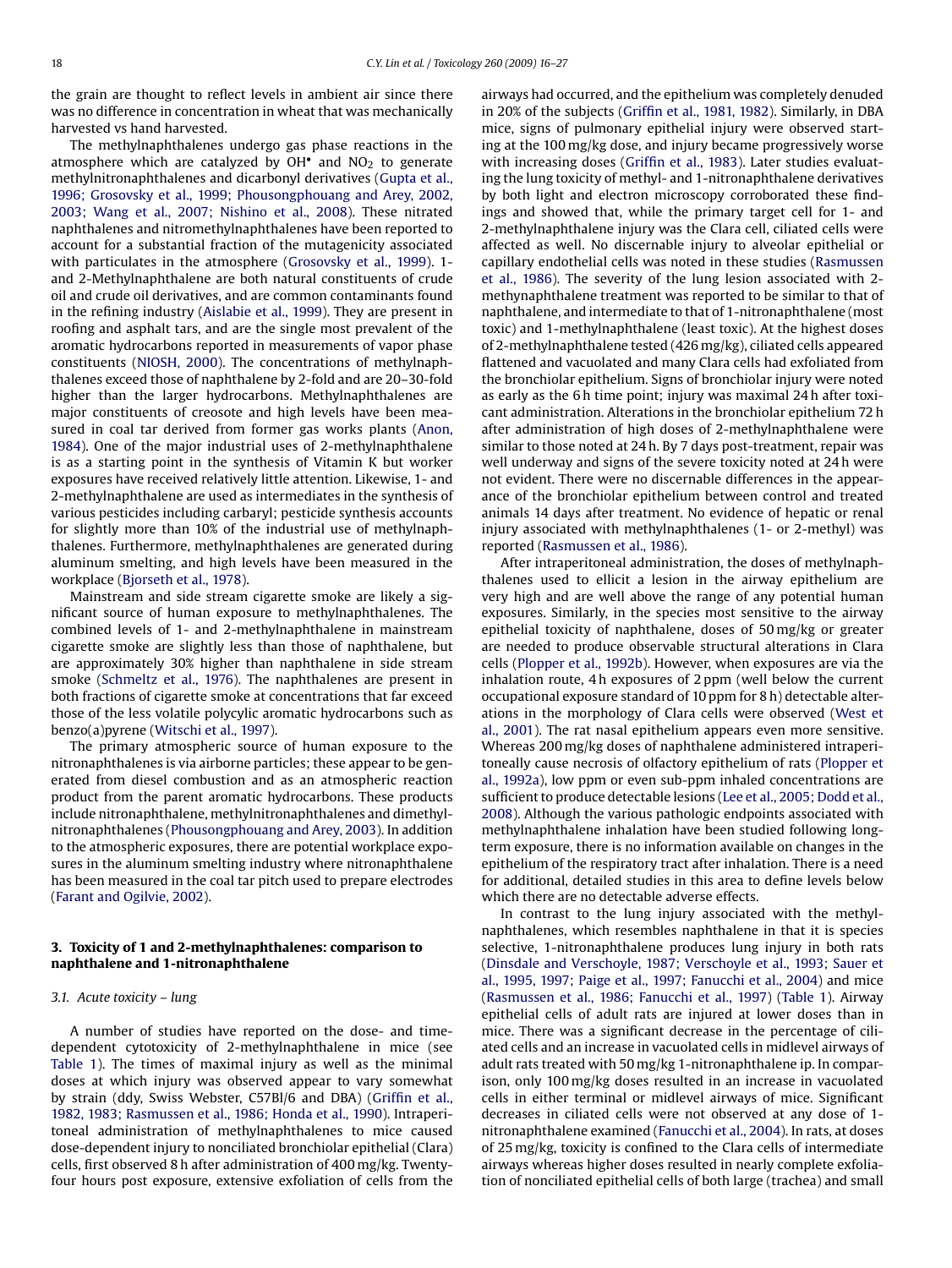# <span id="page-3-0"></span>**Table 1**

Comparison of the toxicities of naphthalene with methyl and nitro derivatives.

| Structure                                                                           | Dose, mg/kg (mmol/kg)                                                                             | Species                    | Toxicity                                  |                                                                  |                                                         | Comments                                                                                          | References                                                                                                                              |
|-------------------------------------------------------------------------------------|---------------------------------------------------------------------------------------------------|----------------------------|-------------------------------------------|------------------------------------------------------------------|---------------------------------------------------------|---------------------------------------------------------------------------------------------------|-----------------------------------------------------------------------------------------------------------------------------------------|
|                                                                                     |                                                                                                   |                            | Clara                                     | Ciliated                                                         | Hepatic                                                 |                                                                                                   |                                                                                                                                         |
| naphthalene                                                                         | 50(0.39)<br>200(1.56)<br>1600 (12.5)                                                              | Mouse<br>Rat               | $\pm$<br>$^{+++}$<br>$\bf{0}$             | $\bf{0}$<br>$\boldsymbol{0}$<br>$\bf{0}$                         | $\boldsymbol{0}$<br>$\bf{0}$<br>$\bf{0}$                | Murine specific toxicant                                                                          | Mahvi et al. (1977), Plopper et al. (1992a,b)                                                                                           |
| $\leq 0$<br>1-nitronaphthalene                                                      | 173(1.0)<br>25(0.14)<br>100(0.57)<br>173(1.0)                                                     | Mouse<br>Rat<br>Rat<br>Rat | $^{++}$<br>$+$<br>$^{+++}$<br>$+$         | $\ddot{}$<br>$\begin{array}{c} + \end{array}$<br>$\bf{0}$<br>$+$ | $\qquad \qquad +$<br>$\bf{0}$<br>$^{\mathrm{+}}$<br>$+$ | Results in toxicity in both mice<br>and rats                                                      | Dinsdale and Verschoyle (1987), Rasmussen et al. (1986),<br>Verschoyle et al. (1993), Sauer et al. (1995, 1997), Paige et al.<br>(1997) |
| CH <sub>3</sub><br>1-methylnaphthalene                                              | 144(1.0)<br>288(2.0)                                                                              | Mouse<br>Mouse             | $\pm$<br>$\begin{array}{c} + \end{array}$ | $\bf{0}$<br>$\boldsymbol{0}$                                     | $\bf{0}$<br>$\bf{0}$                                    | Only mice reported                                                                                | Rasmussen et al. (1986)                                                                                                                 |
| CH <sub>3</sub><br>2-methylnaphthalene                                              | 0.1, 1, 10, 100, 200, 400, 600,<br>800, 1000<br>$(0.0007 - 6.94$ mmol/kg)<br>144(1.0)<br>288(2.0) | Mouse                      |                                           |                                                                  |                                                         | Dose-dependent toxicity in<br>C57Bl and DBA mice<br>Depletion of GSH by DEM<br>increases toxicity | Griffin et al. (1983), Rasmussen et al. (1986); Honda et al.<br>(1990)<br>Rasmussen et al. (1986)                                       |
| CH <sub>3</sub><br>CH <sub>3</sub><br>2-isopropylnaphthalene                        | 3000 mg/kg (17.6)                                                                                 | Mouse                      | $\boldsymbol{0}$                          | $\boldsymbol{0}$                                                 | nd                                                      | No cytotoxicity noted even with<br>prior depletion of GSH                                         | Honda et al. (1990)                                                                                                                     |
| CH <sub>3</sub><br>CH <sub>3</sub><br>CH <sub>3</sub><br>2,6-diisopropylnaphthalene | 3000 mg/kg (14.2) mmol/kg                                                                         | Mouse                      | $\bf{0}$                                  | $\boldsymbol{0}$                                                 | nd                                                      | No cytotoxicity noted even with<br>prior depletion of GSH                                         | Honda et al. (1990)                                                                                                                     |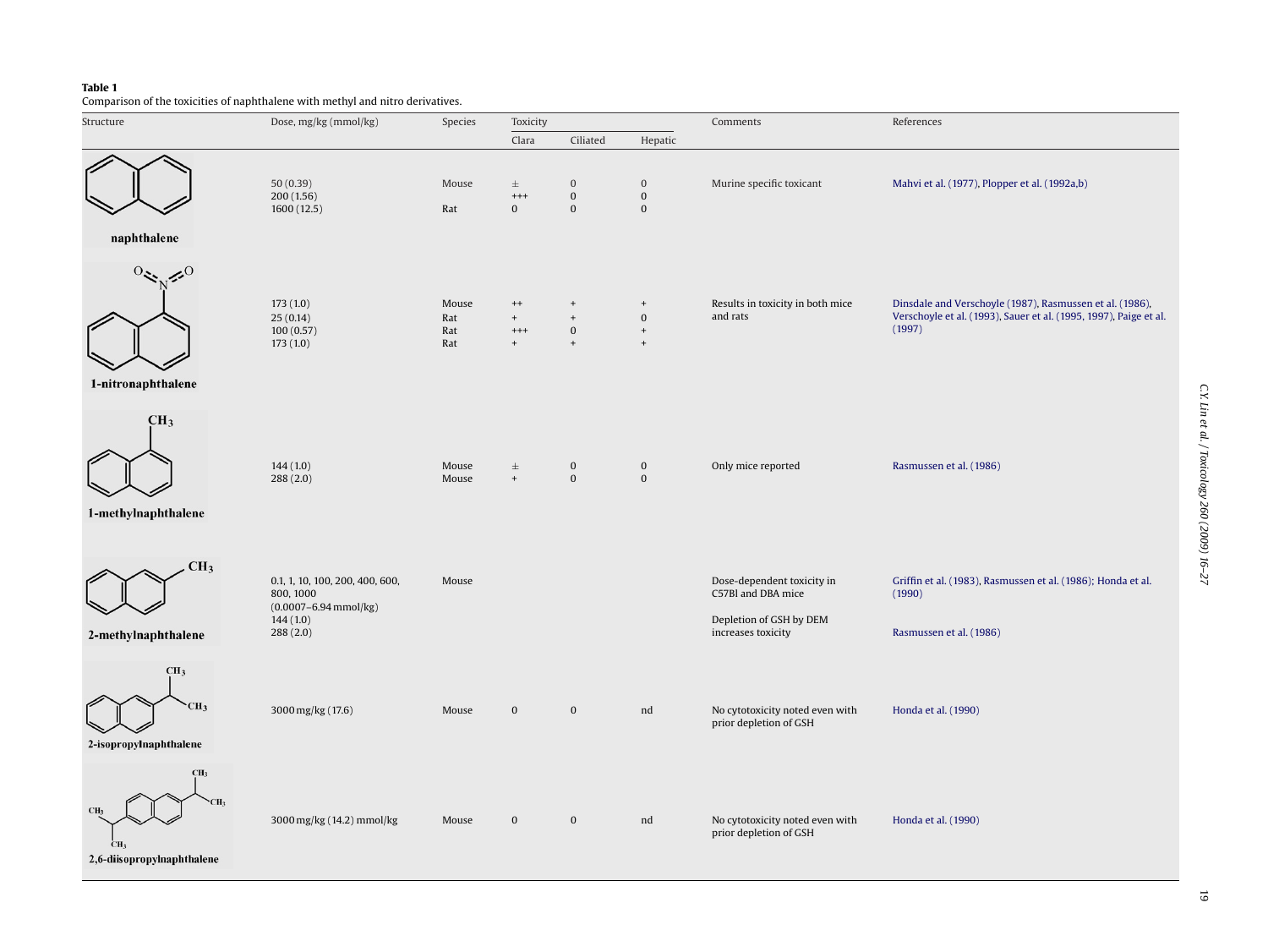<span id="page-4-0"></span>airways (including the terminal bronchiole). At lethal or near-lethal (100–150 mg/kg) doses of 1-nitronaphthalene, ciliated cells were vacuolated and there were areas of denuded basement membrane. In contrast to naphthalene and the methylnaphthalenes where parenteral administration of high doses causes no measurable hepatotoxicity, 1-nitronaphthalene is a hepatotoxicant in both mice ([Rasmussen et al., 1986\)](#page-10-0) and rats [\(Verschoyle et al., 1993; Sauer](#page-10-0) [et al., 1995, 1997\).](#page-10-0)

Later studies comparing the pulmonary toxicity of naphthalene with 2-methyl-, isopropyl and diisopropylnaphthalene confirmed earlier work with naphthalene and 2-methylnaphthalene and, further, showed that administration of either the isopropyl or diisopropylnaphthalene, even at doses of 3000 mg/kg, did not result in any detectable lung injury. Four hour inhalation exposures of both mice and rats to 1- or 2-methylnaphthalene at concentrations which varied from 5 to 70 ppm resulted in a concentration-dependent decrease in respiratory rate ([Korsak et](#page-10-0) [al., 1998\).](#page-10-0) Although no alterations were noted in rotarod performance, decrements in pain response were observed at the higher inhalation concentrations for both compounds. Tissues were not assessed by histopathology and the effects reported could well be due to decrements in CNS function.

A number of factors have been identified that alter the susceptibility of respiratory tissues to low molecular weight aromatic hydrocarbons. Female mice are more susceptible than males to the acute cytotoxic effects of naphthalene [\(Van Winkle et al., 2002\).](#page-10-0) Likewise, despite the fact that the pulmonary cytochrome P450 monooxygenases are not fully developed, neonatal rats and mice are more susceptible to the acute toxicity of both naphthalene and 1-nitronaphthalene than are adult animals [\(Fanucchi et al., 1997,](#page-9-0) [2004\).](#page-9-0)

#### *3.2. Acute toxicity – nasal epithelium*

The nasal epithelium is a target for naphthalene in both rats and mice after both parenteral administration ([Plopper et al., 1992a\) a](#page-10-0)nd inhalation exposure ([Lee et al., 2005\).](#page-10-0) The volatility of methylnaphthalenes is only slightly less than that reported for naphthalene. The fact that naphthalene and methylnaphthalenes share the same species and cell selective toxicities and that these compounds are metabolized via similar pathways suggests that the nasal epithelium might be an important target for the methylnaphthalenes. This deserves additional experimental investigation.

#### *3.3. Chronic toxicity*

#### *3.3.1. Tolerance*

A number of years ago, our laboratories reported that lungs from mice treated daily with necrogenic doses of naphthalene (200 mg/kg/day for 7 days) not only appear normal at the end of 7 days but also are remarkably resistant to high challenge doses of the compound ([O'Brien et al., 1989; Lakritz et al., 1996\).](#page-10-0) The tolerance is not restricted to naphthalene administered parenterally but can be induced by inhalation of concentrations as low as 10 ppm ([West et al., 2003\).](#page-10-0) It is now clear that alterations in glutathione metabolism account, at least in part, for the observed tolerance ([West et al., 2000, 2002\).](#page-10-0) Whether rodents develop tolerance to methyl- or nitronaphthalenes is not known, but this would appear to be an important issue for further consideration based on the fact that humans are exposed to small concentrations on a continuous basis.

#### *3.3.2. Tumor formation*

Both 1- and 2-methylnaphthalene have been tested for oncogenic effects in mouse feeding studies. The levels in the diet were established based on 13 week feeding studies which showed

#### **Table 2**

Comparison of kinetics of naphthalene, 2-methylnaphthalene and 1 nitronaphthalene by cytochrome P450 2F2.

| Substrate           | $K_{\text{cat}}$ (min <sup>-1</sup> ) | $K_{\rm m}$ ( $\mu$ M) |  |
|---------------------|---------------------------------------|------------------------|--|
| Naphthalene         | 104                                   |                        |  |
| 2-Methylnaphthalene | 67.6                                  | 3.7                    |  |
| 1-Nitronaphthalene  | 17.1                                  | 21.5                   |  |

Data taken from [Shultz et al. \(2001\).](#page-10-0)

that dietary intake of concentrations higher than 0.15% resulted in a >20% decrease in weight gain. Accordingly, both 1- and 2 methylnaphthalene were fed to B6C3F1 mice at concentrations of 0.075 or 0.15% for a period of 81 weeks ([Murata et al., 1993, 1997\).](#page-10-0) The incidence of adenomas in the bronchiolar/alveolar regions of the lung was elevated from control at both exposure concentrations of 1-methylnaphthalene in the diet, but only in male animals. Moreover, this effect was not concentration-dependent as the incidence of adenomas was identical in both treatment groups [\(Murata](#page-10-0) [et al., 1993\).](#page-10-0) No statistically significant increases in adenomas were noted in either male or female mice fed 2-methylnaphthalene in the diet. No other significant increases in tumors at other locations were noted in these studies leading to the conclusion that neither of the methylnaphthalenes studied possess unequivocal oncogenic potential. These findings are consistent with the short term mutagenicity studies which indicate that sister chromatid exchange frequencies were less than 2-fold higher than control at all concentrations of 1- and 2-methylnaphthalene examined. 2- Methylnaphthalene, in the presence of S9, results in cytotoxicity in the human lymphocyte test system but only at very high concentrations [\(Kulka et al., 1988\).](#page-10-0) These findings are remarkably similar to those with naphthalene where short term mutagenicity assays were generally negative (see [Brusick, 2008](#page-9-0) for review).

The cancer bioassays for naphthalene have been performed in both mice and rats. In mice, a slight increase in bronchiolar/alveolar adenomas was observed at the highest exposure level tested but only in females ([Abdo et al., 1992\).](#page-9-0) In rats, dose-dependent increases in adenomas of the respiratory epithelium and a significant increase in olfactory epithelial neuroblastomas were observed in males and females, respectively. In several animals, nasal masses, some of which had begun invading the central nervous system, were observed ([Abdo et al., 2001\).](#page-9-0) In the olfactory epithelium, the incidence of hyperplasia and chronic inflammation was nearly 100% even at the lowest concentration tested (10 ppm). Based on the similarities between naphthalene and methylnaphthalenes, additional short term exposures which focus on injury to the nasal epithelium are warranted.

Other non-oncogenic lesions were associated with feeding of both 1- and 2-methylnaphthalene. These lesions included marked increases in alveolar proteinosis (40–60% in both studies) in both males and females [\(Murata et al., 1992, 1993, 1997\).](#page-10-0) Likewise, skin painting studies in mice using total doses of 2-methylnaphthalene of 7 g/kg distributed over 30 weeks resulted in 100% incidence of alveolar proteinosis. This rare lesion also occurs in humans and appears to be related to marked accumulation of lipids and proteins in the alveolar regions of the lung (for review see [Ioachimescu and](#page-9-0) [Kavuru, 2006\).](#page-9-0) The etiology of the disease in humans is not wellestablished but has been associated with inhalation exposures to particles including cement, silica and aluminum. Since the Clara cell is responsible for elaborating CC-10, a surfactant protein found in the alveolar regions of the lung [\(Ryerse et al., 2001\),](#page-10-0) and overexpression of IL-4 using the CC-10 promotor construct results in alveolar proteinosis ([Ikegami et al., 2000\),](#page-9-0) it is possible that longterm exposures to 1- and 2-methylnaphthalene affect the secretion and/or catabolism of surfactant proteins elaborated by cells residing in or near the terminal airways.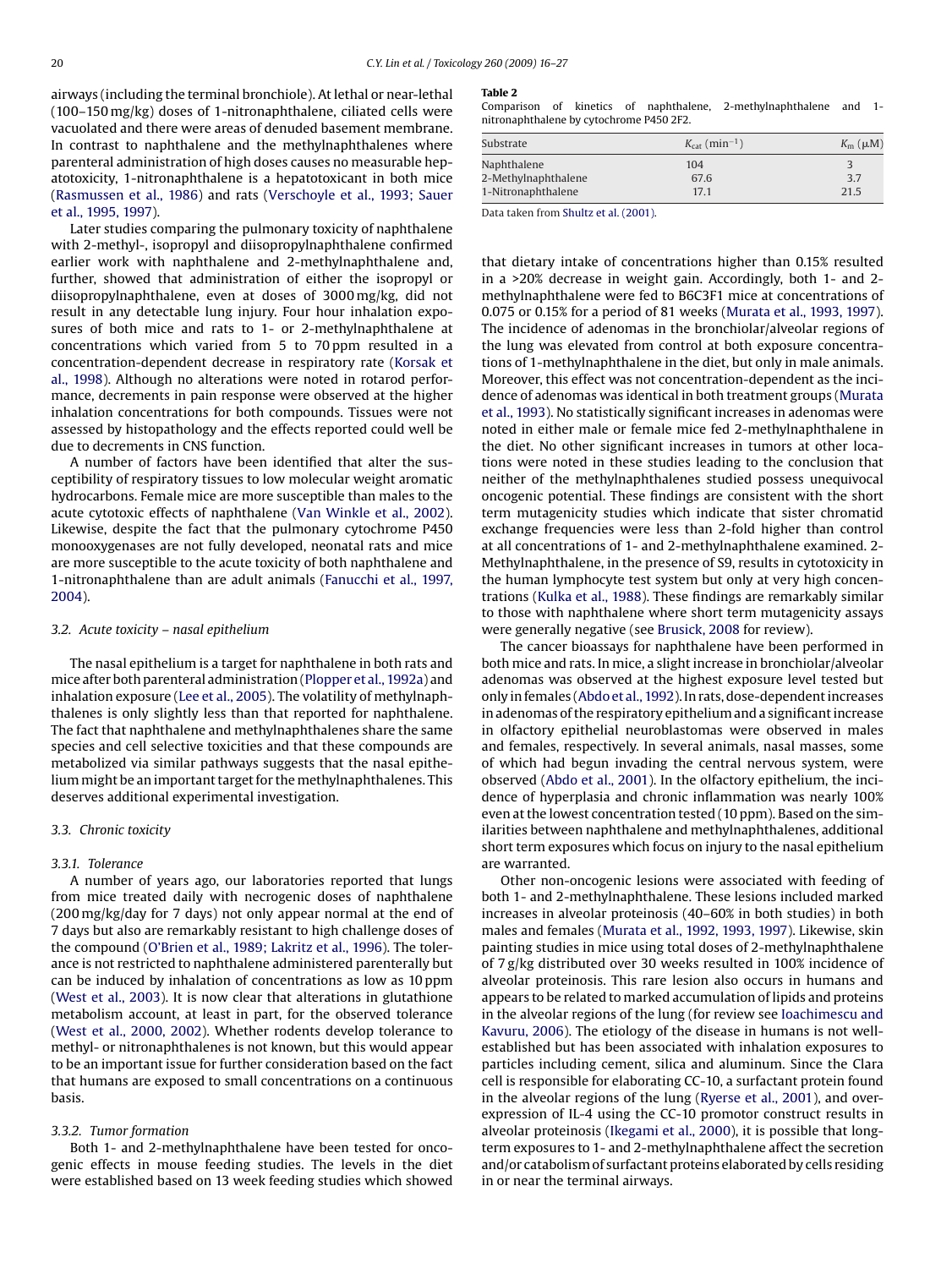<span id="page-5-0"></span>

**Fig. 1.** Metabolism of 2-methylnaphthalene showing the formation of products derived from ring epoxide formation as well as side chain oxidation.

### **4. Metabolism of alkylnaphthalenes and nitronaphthalene**

*4.1. Initial metabolic step (regiochemistry, trapping with glutathione)*

The first step in the metabolism of methylnaphthalenes can occur either via ring epoxidation or via oxidation of the alkylmethyl to generate an alcohol (Fig. 1). Both processes are catalyzed by the cytochrome P450 monooxygenases. The role of these enzymes in the initial oxidation of methylnaphthalenes is relatively wellestablished experimentally [\(Griffin et al., 1981; Shultz et al., 2001\).](#page-9-0) What is not well-documented is whether the cytochrome P450 monooxygenases are responsible for generating metabolites that mediate the lung toxicity of the methylnaphthalenes. The methyl-



**Fig. 2.** Comparison of regiochemistry in epoxide formation from 2-methylnaphthalene in murine lung and liver microsomes.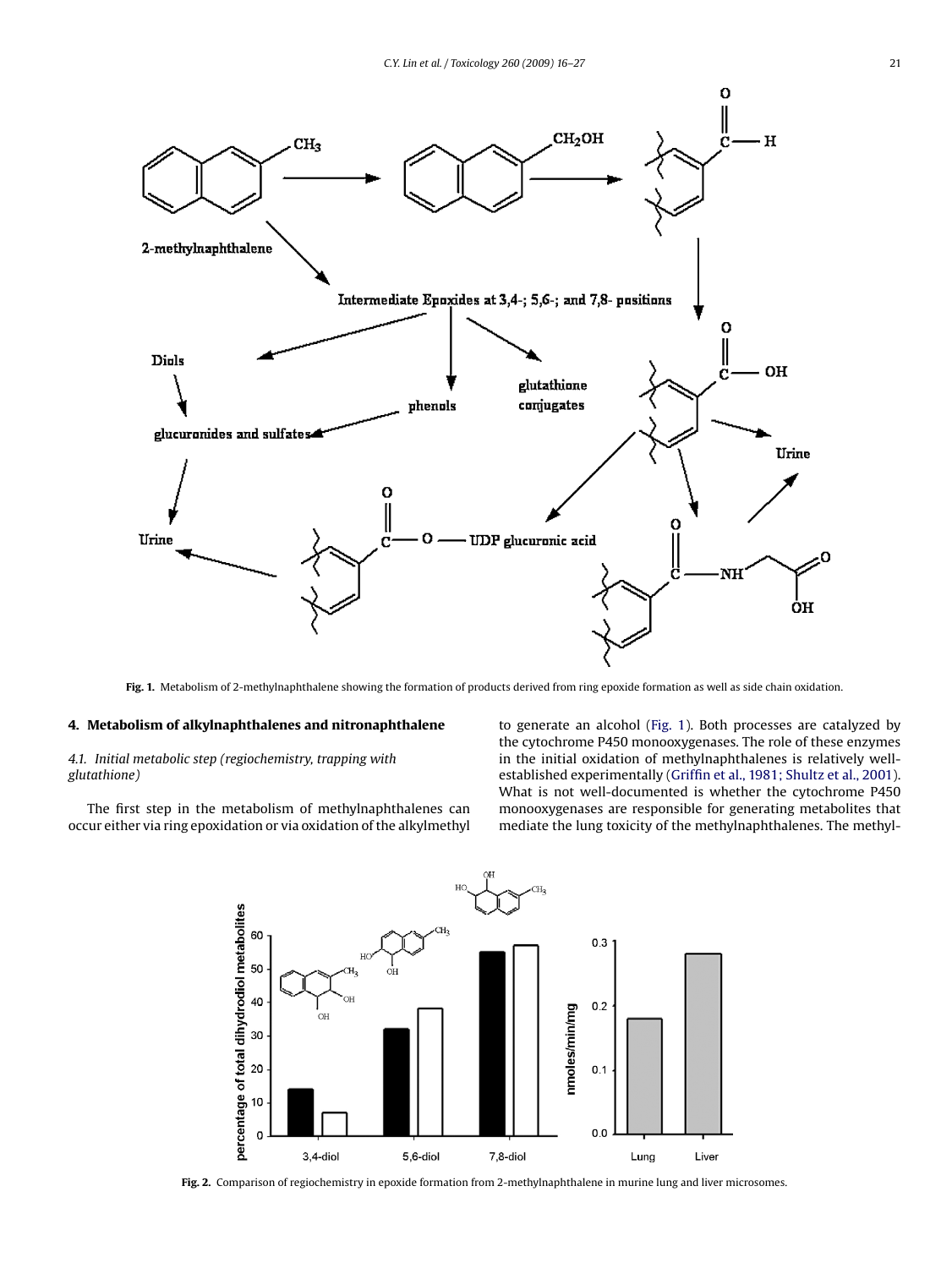naphthalenes selectively target Clara cells and, since Clara cells are an important locus of cytochrome P450 monooxygenases in the lung [\(Serabjit-Singh et al., 1980; Plopper, 1993\),](#page-10-0) the tacit assumption is that *in situ* metabolic activation by the cytochrome P450 monooxygenases is associated with the mechanism of toxicity. This assumption appears to be correct with naphthalene ([Warren et](#page-10-0) [al., 1982\)](#page-10-0) and 1-nitronaphthalene ([Verschoyle and Dinsdale, 1990;](#page-10-0) [Verschoyle et al., 1993\)](#page-10-0) where pretreatment of animals with various inhibitors of the cytochrome P450 monooxygenases blocks the toxicity associated with subsequent administration of the aromatic hydrocarbon. In contrast, studies in which mice were pretreated with the cytochrome P450 monooxygenase inhibitors, SKF 525A or piperonyl butoxide, failed to demonstrate any effect of either inhibitor on 2-methylnaphthalene-induced lung toxicity ([Griffin et](#page-9-0) [al., 1982\).](#page-9-0) Both SKF 525A and piperonyl butoxide form metabolite inhibitor complexes and thus require metabolism to exert their inhibitory effects on the cytochrome P450 complex ([Halpert,](#page-9-0) [1995\).](#page-9-0) Accordingly, they show some selectivity towards inhibition of specific cytochromes P450. One of the possibilities that must be considered is that different cytochrome P450s are responsible for 2 methylnaphthalene metabolism as compared to naphthalene. This view is partially supported by data showing that addition of either piperonyl butoxide or SKF 525A to microsomal incubations containing 2-methylnaphthalene decreased the rates of reactive metabolite formation by only 40% [\(Griffin et al., 1982\) w](#page-9-0)hile, with naphthalene, inhibition was greater than 70% [\(Buckpitt et al., 1984\).](#page-9-0)

The presence of the epoxides as intermediates in 2 methylnaphthalene metabolism is presumptive and is based on both mass spectral and NMR characterization of the 3,4-, 5,6-, and 7,8-dihydrodiols generated from 2-methylnaphthalene by microsomal enzymes ([Griffin et al., 1982; Breger et al., 1981,](#page-9-0) [1983; Melancon et al., 1985\).](#page-9-0) Further support for epoxides as intermediates in the cytochrome P450-dependent metabolism of 2-methylnaphthalene comes from studies demonstrating the presence of multiple dihydrohydroxyglutathione metabolites in incubations with glutathione and glutathione transferases using both microsomal enzymes and recombinant protein as methods for generating reactive metabolites [\(Teshima et al., 1983; Shultz et](#page-10-0) [al., 2001\).](#page-10-0) Although the identity of all of the glutathione conjugates was confirmed by mass spectrometry, the regio- and stereochemistry of conjugation were not determined. Liver microsomal enzymes produced nine conjugates which could be separated by HPLC while recombinant CYP2F2 generated only five of these. This suggests that metabolism occurs with a reasonable amount of either regio- or stereoselectivity. Earlier work using lung and liver microsomes demonstrated that the 7,8-diol was the predominant metabolite generated from 2-methylnaphthalene followed by the 5,6-diol. The 3,4-diol was generated at the lowest rates from 6 to 13% of the total amounts of diol generated in the incubations ([Griffin et al., 1981\)](#page-9-0) ([Fig. 2\).](#page-5-0) Similar regioselectivity was observed in lung microsomal incubations with 1-nitronaphthalene where epoxidation at the 7,8-position predominated ([Watt et al., 1999;](#page-10-0) [Watt and Buckpitt, 2000\).](#page-10-0)

### *4.2. Enzymes involved in naphthalene/naphthalene congener metabolism*

Comprehensive studies investigating the role of individual human cytochrome P450s have been reported with the metabolism of naphthalene but not any of the substituted naphthalenes ([Cho](#page-9-0) [et al., 2006\).](#page-9-0) These investigators showed that the most catalytically active proteins involved in naphthalene metabolism (as assessed by *V*max/*K*m) were CYP1A2 and CYP2E1. CYP1A2 is localized primarily in the liver whereas CYP2E1 is found in a number of organs including respiratory tissue [\(Ding and Kaminsky, 2003\).](#page-9-0) More recently, [Fukami et al. \(2008\)](#page-9-0) have shown that CYP2A13 metabolizes naphthalene with relatively high turnover and low *K*m. Since this protein is expressed in human lung, albeit with a high degree of variability, it is a potential candidate for catalyzing the initial metabolism of naphthalene in human respiratory tissue ([Zhang et al., 2007\).](#page-11-0) Other data available come from work conducted with a single recombinant protein, CYP2F2 [\(Shultz et al., 2001\).](#page-10-0) Although this protein appears to be abundant in airways of the mouse, available evidence suggests that the rat and Rhesus macaque orthologues are present in far smaller amounts in the lung [\(Baldwin et al.,](#page-9-0) [2004, 2005; Buckpitt et al., 1995\).](#page-9-0) This protein metabolizes naphthalene, 2-methylnaphthalene and 1-nitronaphthalene, all with relatively low  $K_m$  and high  $V_{max}$  ([Table 2\),](#page-4-0) and, based on inhibition studies with 5-phenyl-1-pentyne, appears to play a major role in the epoxidation of closely related substrates, styrene [\(Cruzan](#page-9-0) [et al., 2002\)](#page-9-0) and coumarin ([Born et al., 2002\).](#page-9-0) These data suggest that this protein plays a quantitatively important role in the metabolic activation of these substrates at least in the mouse. The presence of large quantities of this protein in target cells may, in part, explain the species differences in susceptibility to naphthalene and 2-methylnaphthalene in mouse but not in rat. Based on the effects of various inhibitors and inducers used *in vivo*, [Verschoyle et al. \(1993\)](#page-10-0) concluded that CYP2B1 was the most likely cytochrome P450 involved in 1-nitronaphthalene activation in the lung. The fact that the cytotoxicity of 1-nitronaphthalene is not species selective, while naphthalene and the methylnaphthalenes are, is consistent with the view that cytochromes P450 other than CYP2F are responsible for the metabolic activation of 1-nitronaphthalene.

#### *4.3. Urinary metabolites*

The most prominent metabolites isolated in rat urine after treatment with low doses of 2-methylnaphthalene originated from initial oxidation of the parent hydrocarbon on the methyl moiety [\(Melancon et al., 1982\).](#page-10-0) Thirty to thirty-five percent of a dose of  $14C-2$ -methylnaphthalene was recovered as a glycine conjugate of 2-naphthoic acid. Six to eight percent of the dose was represented by dihydrodiols and 3–5% of the dose was recovered as parent hydrocarbon. Other polar metabolites appeared to account for 35–45% of the radioactivity in the urine. Later work, by [Teshima](#page-10-0) [et al. \(1983\),](#page-10-0) showed that approximately 75% of the radioactive metabolites eliminated in the urine of guinea pigs administered a low dose of <sup>3</sup>H-2-methylnaphthalene resulted from oxidation of the methyl group. These metabolites included free naphthoic acid, the glucuronide of naphthoic acid as well as the glycine conjugate. In these studies, a cysteine derivative, accounting for approximately 10% of the total urinary radioactivity, was reported in the urine. Finally, small percentages of sulfate and glucuronide conjugates of 8-hydroxy-2-methylnaphthalene (<10% of total urinary radioactivity) were measured.

Comparison of the metabolism of diisopropylnaphthalene with naphthalene, 2-methylnaphthalene and 1-nitronaphthalene provides a plausible mechanistic explanation for the lack of lung toxicity associated with both isopropyl and diisopropylnaphthalene ([Honda et al., 1987; Hoke and Zellerhoff, 1998\).](#page-9-0) In contrast to naphthalene, 2-methyl-naphthalene, and 1-nitronaphthalene, diisopropyl naphthalene is metabolized primarily by side chain oxidation with little evidence for extensive formation of arene oxides [\(Kojima et al., 1982, 1985\).](#page-10-0) Urinary metabolites derived from side chain oxidation of isopropylnaphthalene accounted for more than 40% of the dose of compound administered to rats whereas only 1.5% of the dose was eliminated as a dihydrodiol derivative [\(Kojima](#page-10-0) [et al., 1985\).](#page-10-0)

More recent studies on the disposition and metabolism of  $3H-1,2$ -dimethylnaphthalene (28 mg/kg) in rats showed that the radioactive parent compound was rapidly absorbed after ip admin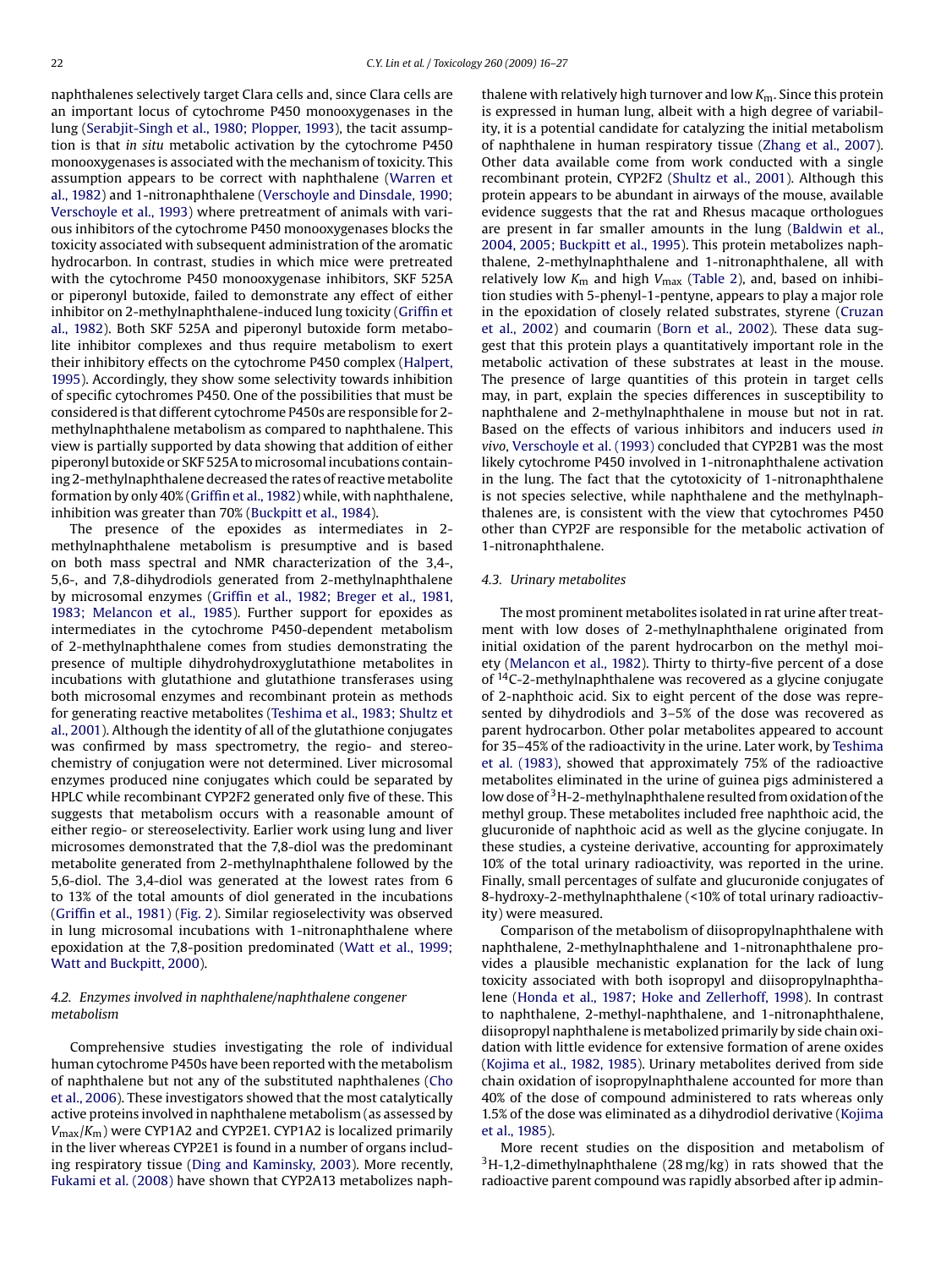istration, reaching peak levels within 4 h [\(Kilanowicz and Sapota,](#page-10-0) [1998\).](#page-10-0) Sixty-five percent of the administered radioactivity was recovered in the excreta within 24 h, with roughly equal amounts eliminated in the urine and feces. Greater than 95% of the administered radioactivity was recovered in the excreta within 72 h of administration. The highest tissue concentrations of radioactivity were observed in fat, but these fell rapidly to very low levels within 48 h. This compound apparently distributes rapidly to the fat but redistributes easily due to the rapid clearance of the compound. Urinary metabolites were identified in ether extracts of acidified (pH 1) urine. The parent compound (representing roughly 30% of the ether-extractable metabolites from urine), several dimethylthionaphthols, at least 2 dimethylmethylthionaphthalene derivatives as well as several derivatives generated from oxidation of the methyl groups to the alcohol and subsequently to the acid were measured in the urine following dimethylnaphthalene administration. The most prominent metabolites were the dimethylthionaphthol derivatives and the metabolites generated from side chain oxidation. We note that the 30% of the radioactivity unextracted by ether at pH 1 may include a number of conjugated metabolites including glucuronides, sulfates and mercapturic acids. The results from more recent studies of the metabolism and distribution of radioactivity from 3H-1,4-dimethylnaphthalene and 1,6-dimethylnaphthalene are nearly identical to those with the 1,2-dimethylnaphthalene derivative. Again, radioactivity is rapidly absorbed reaching peak plasma concentrations within 4 h of administration. Metabolites which were derived from both oxidation of the methyl groups and the aromatic nucleus ([Kilanowicz and Sapota, 1998; Kilanowicz](#page-10-0) [et al., 2000, 2002\)](#page-10-0) were isolated from the urine of treated rats. These metabolites included methylnaphthoic acid as well as the intermediates leading to this derivative (methylhydroxymethyl, methylnaphthaldehyde). Trace quantities of a methylthio metabolite were observed; these metabolites have been measured in the urine of naphthalene-treated rodents as well [\(Stillwell et al., 1978,](#page-10-0) [1982\).](#page-10-0)

Phenolic metabolites, excreted as glucuronides, sulfates and N-acetylcysteine conjugates, were eliminated in the urine after administration of 1-nitronaphthalene to rats. 1-Naphthylamine, a product of reductive metabolism of 1-nitronaphthalene accounts for less than 2% of the administered dose [\(Halladay et al., 1999\).](#page-9-0) In contrast, human studies focusing on a larger nitroaromatic component of diesel exhaust (1-nitropyrene) showed that a third of the metabolites recovered in urine were reduced 1-amino derivatives ([Toriba et al., 2007\).](#page-10-0) This reductive metabolic step appears to be catalyzed by microflora in the gastrointestinal tract [\(el Bayoumy et](#page-9-0) [al., 1984\).](#page-9-0)

Studies on the rates of metabolism of naphthalene and 1 nitronaphthalene in well-defined segments of the lung have been reported and provide some interesting contrasts. Neither compound results in any detectable injury to the alveolar epithelium ([Plopper et al., 1992b\)](#page-10-0) and, with naphthalene, this is consistent with the lack of metabolism of this substrate in the parenchyma ([Plopper et al., 1991\).](#page-10-0) In contrast, glutathione is depleted from the parenchymal subcompartment of rat lung 2 h after administration of 1-nitronaphthalene suggesting that either metabolism occurs in this subcompartment or that glutathione-depleting metabolites are diffusing from the liver or from other metabolically active segments of the lung. Subsequent work showed that the rates of 1 nitronaphthalene metabolism were as high in microsomes isolated from the parenchyma as from airway subcompartments ([Watt et al.,](#page-10-0) [1999\),](#page-10-0) thus supporting the *in situ* generation of reactive metabolites from 1-nitronaphthalene. Thus, there is a mismatch between the capability to conduct substrate turnover and susceptibility to injury. Glutathione levels are slightly higher in the parenchymal subcompartment and this may, in part, explain the relative resistance to injury. Other factors, including differences in the amounts of protein adduct generated or the nature of proteins adducted by reactive metabolites, could account for the apparent differences in susceptibility of different regions of the respiratory tract which show similar ability to catalyze the formation of reactive epoxides. This concept has been supported recently by experimental data showing that adducts of reactive 1-nitronaphthalene metabolites with calreticulin occurred in airway epithelium from ozone-tolerant but not filtered-air exposed, control rats. Although it is plausible that the high degree of adduction of calreticulin is related to the substantial increase in susceptibility of ozone-tolerant compared to filteredair exposed animals treated with 1-nitronaphthalene, additional experimental support is necessary.

# *4.4. The role of glutathione in metabolism and toxicity of substituted naphthalenes*

Not surprisingly, glutathione is depleted from the liver by approximately 50% after oral doses of 500 mg/kg 2 methylnaphthalene in guinea pigs [\(Teshima et al., 1983\),](#page-10-0) and in a dose-dependent manner in the lungs of mice treated with doses varying from 144 to 432 mg/kg [\(Honda et al., 1990\).](#page-9-0) An approximate loss of 50–65% of pulmonary glutathione was observed at the highest doses of 2-methylnaphthalene tested 6 h after treatment ([Griffin et al., 1983; Honda et al., 1990\).](#page-9-0) This contrasts with a loss of 40 and 35% for identical doses (on a molar basis) of isopropyl and diisopropylnaphthalene and is likely due to the fact that the primary metabolites of the isopropylnaphthalene are derived from side chain oxidation rather than via epoxidation. Prior treatment with glutathione depletors (diethyl maleate) markedly enhanced the subsequent Clara cell toxicity of 2-methylnaphthalene; Clara cells in mice treated with diethyl maleate followed by high doses of either isopropyl or diisopropyl naphthalene were unaffected by treatment ([Honda et al., 1990\).](#page-9-0)

N-acetylcysteine derivatives of naphthalene and 1 nitronaphthalene are found in the urine of mice and rats treated with their respective parent hydrocarbons and these metabolites account for a substantial portion of the total urinary metabolites [\(Chen and Dorough, 1979; Pakenham et al., 2002; Halladay et](#page-9-0) [al., 1999\).](#page-9-0) Quantitative estimates of the percentages of dose of the alkylnaphthalenes eliminated as N-acetylcysteine conjugates in the urine of rodents have not been published, but side chain oxidation likely draws a significant percentage of the metabolites away from mercapturic acids.

#### *4.5. Formation of reactive metabolites*

There are extensive data showing that reactive metabolites of naphthalene, 2-methylnaphthalene and 1-nitronaphthalene are generated *in vivo* and become bound covalently to tissue proteins (see [Buckpitt et al., 2002](#page-9-0) for a review on naphthalene, [Franklin et](#page-9-0) [al., 1993](#page-9-0) for review on 2-methylnaphthalene and [Rasmussen, 1986](#page-10-0) and [Wheelock et al., 2005](#page-11-0) for 1-nitronaphthalene). With all three compounds, the formation of reactive metabolites precedes any signs of tissue injury and the amounts of metabolite generated are related to the dose given. Tissue susceptibility to cytotoxicity does not correlate with the levels of bound metabolite in whole tissue for either naphthalene or 2-methylnaphthalene ([Table 3\).](#page-8-0) The overall covalent binding of reactive metabolites in the liver, a non-target tissue, is 30–250% higher than in the target tissue with naphthalene and 2-methylnaphthalene, respectively ([Table 3\).](#page-8-0) While this might be interpreted as indicating that reactive metabolite binding is not associated with toxicity, there are other possibilities which could potentially explain these data. The heterogeneity of lung tissue combined with the high degree of localization of the cytochrome P450 monooxygenases in airway epithelial cells likely means that reactive metabolites are bound covalently in a relatively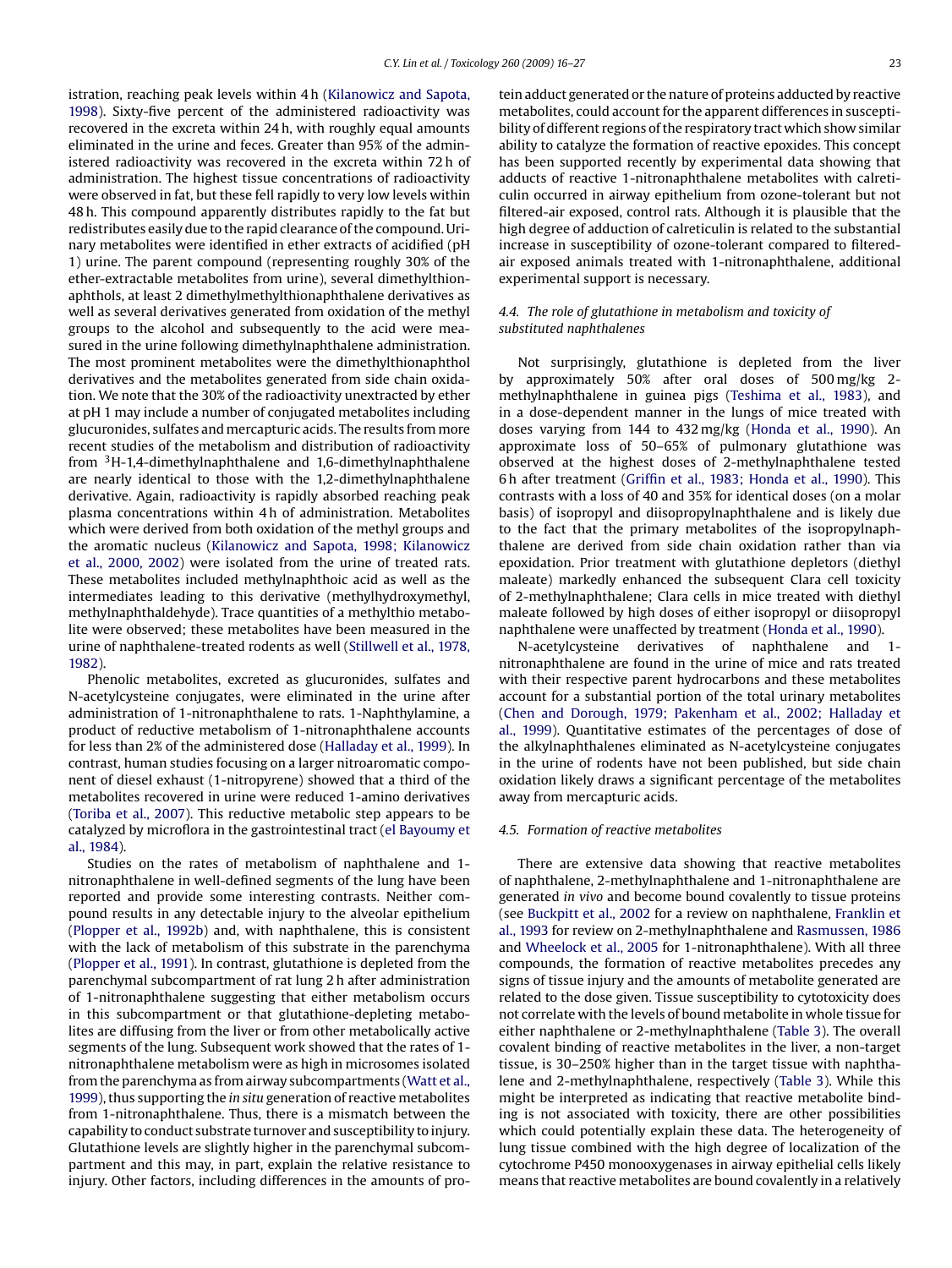<span id="page-8-0"></span>**Table 3**

Approximate levels of covalently bound radioactivity associated with target and non-target tissues after administration of naphthalene, 1-nitronaphthalene or 2 methylnaphthalene.

| Toxicant                         | Dose      | Lung                 | Liver               |  |
|----------------------------------|-----------|----------------------|---------------------|--|
|                                  | (mmol/kg) | $(nmol/mg)$ protein) | $(nmol/mg)$ protein |  |
| Naphthalene <sup>a</sup>         | 1.6       | 0.6                  | 0.8                 |  |
| 1-Nitronaphthalene <sup>b</sup>  | 0.29      | 5.0                  | 1.3                 |  |
| 2-Methylnaphthalene <sup>c</sup> | 2.8       | 0.6                  | 1.5                 |  |

Covalent binding data were derived from experiments conducted in susceptible rodent species (naphthalene and 2-methylnaphthalene-mice and 1 nitronaphthalene-rats) 2–4 h after intraperitoneal administration of a toxic dose of compound.

<sup>a</sup> Data taken from [Buckpitt and Warren \(1983\).](#page-9-0)

b Data taken from [Wheelock et al. \(2005\); v](#page-11-0)alues were with samples obtained by lysis lavage.

<sup>c</sup> Data taken from [Griffin et al. \(1982\).](#page-9-0)

small subset of the total cell population of the lung. Recent work in our laboratory with naphthalene supports this viewpoint. The overall levels of reactive naphthalene metabolite binding to airway epithelial cell proteins recovered by lysis lavage [\(Wheelock et al.,](#page-11-0) [2004\) w](#page-11-0)ere 2–4-fold higher than in residual tissue. In addition, with the strains of mice used in this study, the levels of bound metabolite in airway epithelium also were 2–4-fold higher than in the liver.

As a fraction of the dose, much higher percentages of 1 nitronaphthalene are bound covalently to tissue proteins than with naphthalene and this is greater than for 2-methylnaphthalene (Table 3). The levels of covalent binding for nitronaphthalene, naphthalene and 2-methylnaphthalene correlate moderately well with the relative potency of these agents as airway epithelial cell toxicants. Doses of 1-nitronaphthalene as low as 12.5 mg/kg resulted in decreased epithelial thickness in terminal bronchioles of adult rats ([Fanucchi et al., 2004\).](#page-9-0) In contrast, much higher doses of 50 and 144 mg/kg of naphthalene and 2-methylnaphthalene, respectively, were the lowest doses reported to produce detectable alterations in the airways of mice. Although measurement of the total levels of covalent binding is expected to provide a good assessment of the amounts of reactive metabolite generated, binding to specific critical proteins in the cell is likely to be a much better marker for cellular events critical to the toxicity of these agents. The 'critical' protein target(s) are not established with any of these pulmonary cytotoxic PAH but, in our view, those low abundance proteins with high levels of bound metabolite are more likely to be important than the abundant proteins with relatively low levels of adduct formation.

## **5. Future directions**

There are several major questions which require further work with all of these cytotoxic aromatic hydrocarbons. The assessment of human risk to exposure is still an open question particularly with naphthalene and methylnaphthalenes where there are dramatic species differences in susceptibility to these agents. The levels of exposure used in rodent studies far exceed those likely to be encountered in the environment. However, the vast majority of the toxicological work has been conducted as single exposures whereas human exposure is long term and at low concentrations. The relatively high incidence of human lung disease and the myriad of chemical exposures likely to be contributing to the adverse health outcomes make it unlikely that epidemiological approaches will be useful in identifying (or exonerating) these compounds as hazards. PBPK models have been developed for naphthalene ([Ghanem and](#page-9-0) [Shuler, 2000; Quick and Shuler, 1999\)](#page-9-0) and these have been useful in describing parameters critical to the cytotoxic response. While these models fit the data in rodents quite well, rates of metabolism of the parent compound and primary metabolites are not established in human tissues and this remains a data gap for all three compounds. Similar PBPK models for the methyl- and nitronaphthalenes have not been reported. In our view, understanding those reactive metabolite protein interactions which are closely linked to toxicity would allow the development of biomarkers which are based on reactive metabolite protein adducts obtained from nasal lavage or as peptide adducts in the urine. Careful validation of these markers in susceptible and non susceptible rodent models and in non-human primates would provide a basis for determining whether the toxicity of these compounds in the respiratory tract of rodents is relevant for exposed human populations.

A further critical issue which needs to be addressed with all three compounds is related to susceptible populations. Studies have already shown the heightened susceptibility of young animals to naphthalene and nitronaphthalene compared to adults and to female animals compared to males for naphthalene but understanding the precise mechanisms for these differences is incomplete. Whether similar differences occur with methylnaphthalene has not been reported. Multiple exposures to naphthalene result in marked tolerance to subsequent high level exposures. Whether this same phenomenon would be apparent if the exposures were more intermittent or whether the repeated cycle of injury and repair followed by re-injury would lead to long-term decrements in the structure and function of the lungs is unknown. While the metabolic pathways for naphthalene have been wellworked out, it is still not clear what the specific contributions of the putative reactive metabolites (epoxide and quinones) of this compound are to toxicity. Understanding this and knowing which enzymes are responsible for the formation and detoxication of these small aromatic hydrocarbons will lead to a better appreciation of where genetic differences in the proteins responsible for the metabolic disposition of these compounds may lead to enhanced or diminished susceptibility. For example, Ding and coworkers have elegantly demonstrated the importance of CYP2A13 in the metabolic activation of NNK, a tobacco specific lung carcinogen ([Zhang et al., 2007\)](#page-11-0) and showed that only a very small percentage of the human population studied had detectable levels of protein in their lung tissue. These differences may, in part, explain the substantial interindividual differences in susceptibility to tobacco smoke. Recently published epidemiologic studies focusing on the link between children exposed to mobile source air pollution and asthma have provided intriguing information which associates PAH exposure and asthma [\(Salam et al., 2007\).](#page-10-0) Higher odds ratios for asthma were observed for those children with polymorphisms in two of the major enzymes involved in PAH metabolism which lead to increases in microsomal epoxide hydrolase and decreases in glutathione transferase Pi. These enzymes produce key metabolic intermediates in the metabolism and metabolic disposition of PAH. Much more extensive studies are needed with the methyl and nitronaphthalenes to determine whether the metabolites that have been reported comprise the full list of metabolites generated.

Finally, there is a clear need to understand the influence of exposure to multiple pulmonary toxicants to discern whether such exposures lead to additive, synergistic or antagonistic actions. A case in point is the work showing that 1-nitronaphthalene is substantially more toxic in ozone-tolerant rats [\(Paige et al., 2000;](#page-10-0) [Wheelock et al., 2005; Schmelzer et al., 2006\).](#page-10-0) Although the lung of ozone-tolerant animals is more susceptible to 1-nitronaphthalene, the nasal epithelium is less so ([Lee et al., 2008\).](#page-10-0) Several sources of human exposure including ambient air and cigarette smoke contain mixtures of all three compounds discussed in this review yet there is no information about whether these chemicals would produce synergistic effects in the respiratory tract. The fact that there are synergistic and antagonistic effects of exposure to multiple pulmonary toxicants underscores the need to understand the factors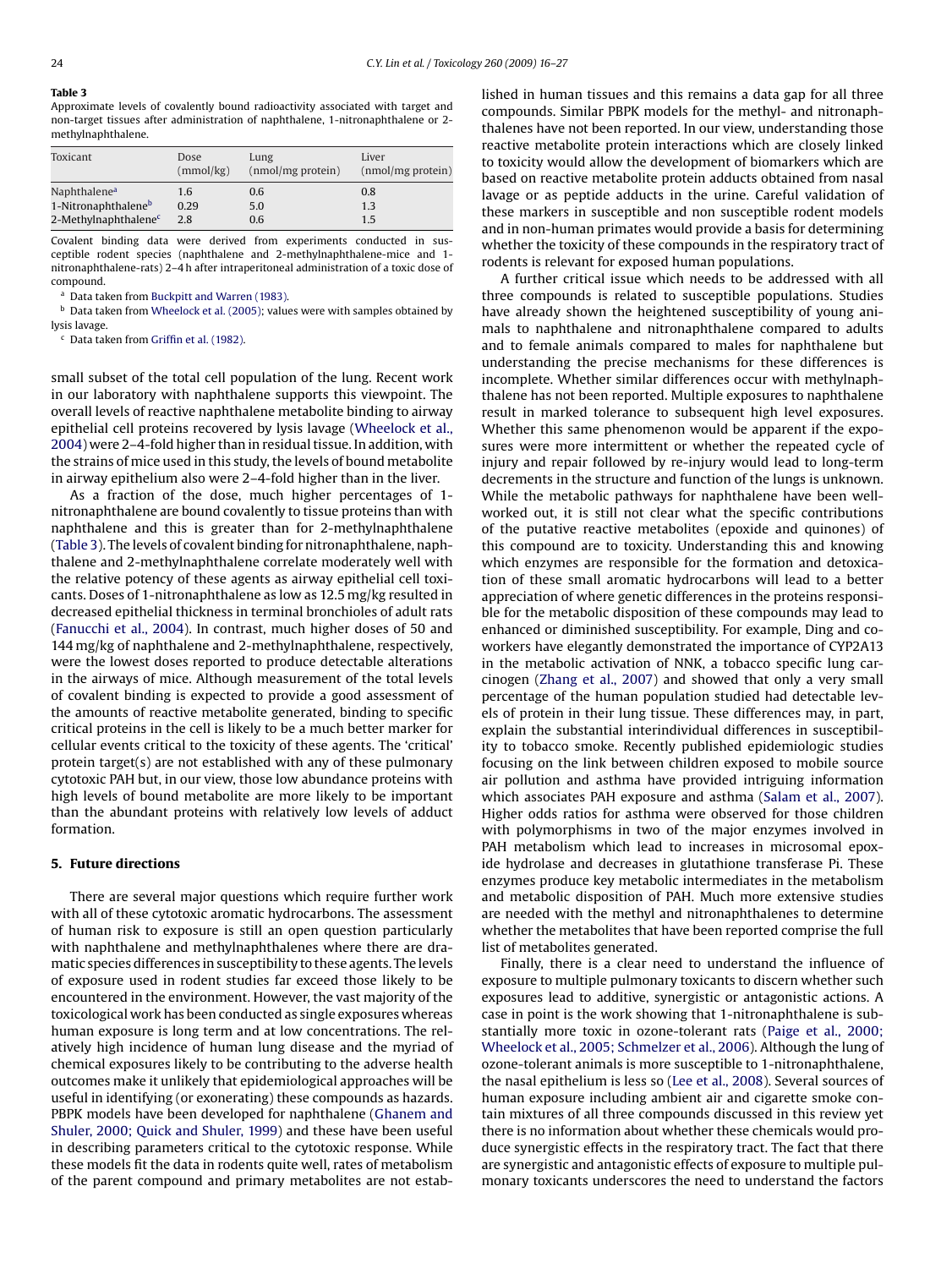<span id="page-9-0"></span>important to the toxicity of these chemicals. Defining these mechanisms in animal models is key to our ability to determine whether these chemicals are a human health hazard and for determining which factors are likely to influence interindividual susceptibility.

#### **Conflict of interest statement**

None declared.

#### **Acknowledgements**

Work in the authors laboratories has been supported from grants from NIEHS (04311, 04699 and 06700). This publication was aided by a gift from ExxonMobil Biomedical Sciences, Clinton, NJ.

### **References**

- Abdo, K., Eustis, S., McDonald, M., Joiken, M., Adkins, B., Haseman, J., 1992. Naphthalene: a respiratory tract toxicant and carcinogen for mice. Inhal. Toxicol. 4, 393–409.
- Abdo, K.M., Grumbein, S., Chou, B.J., Herbert, R., 2001. Toxicity and carcinogenicity study in f344 rats following 2 years of whole-body exposure to naphthalene vapors. Inhal. Toxicol. 13, 931–950.
- Aislabie, J., Balks, M., Astori, N., Stevenson, G., Symons, R., 1999. Polycyclic aromatic hydrocarbons in fuel-oil contaminated soils. Antarctica Chemosphere 39, 2201–2207.
- Anon, 2005. Toxicological profile for naphthalene, 1-methylnaphthalene and 2-methylnaphthalene. Agency for Toxic Substances and Disease Registry [http://www.atsdr.cdc.gov/toxprofiles/tp67.pdf.](http://www.atsdr.cdc.gov/toxprofiles/tp67.pdf)
- Anon, 1984. Handbook on manufactured gas plant sites. Environmental Research and Technology Inc. Prepared for utility solid waste activities group, Superfund committee. Project # P-D215.
- Bagheri, H., Creaser, C.S., 1988. Determination of some two- and three-ring aromatic hydrocarbons by combined gas chromatography and fluorescence spectrometry. Analyst 113, 1175–1178.
- Baldwin, R.M., Jewell, W.T., Fanucchi, M.V., Plopper, C.G., Buckpitt, A.R., 2004. Comparison of pulmonary/nasal CYP2F expression levels in rodents and rhesus macaque. J. Pharmacol. Exp. Ther. 309, 127–136.
- Baldwin, R.M., Shultz, M.A., Buckpitt, A.R., 2005. Bioactivation of the pulmonary toxicants naphthalene and 1-nitronaphthalene by rat CYP2F4. J. Pharmacol. Exp. Ther. 312, 857–865.
- Bjorseth, A., Bjorseth, O., Fjeldstad, P.E., 1978. Polycyclic aromatic hydrocarbons in the work atmosphere. I. Determination in an aluminum reduction plant. Scand. J. Work Environ. Health 4, 212–223.
- Born, S.L., Caudill, D.K., Fliter, L., Purdon, M.P., 2002. Identification of the cytochromes P450 that catalyze coumarin 3,4-epoxidation and 3-hydroxylation. Drug Metab. Dispos. 30, 483–487.
- Breger, R.K., Franklin, R.B., Lech, J.J., 1981. Metabolism of 2-methylnaphthalene to isomeric dihydrodiols by hepatic microsomes of rat and rainbow trout. Drug Metab. Dispos. 9, 88–93.
- Breger, R., Novak, R., Franklin, R., Rickert, D., Lech, J., 1983. Further structural analysis of rat liver microsomal metabolites of 2-methylnaphthalene. Drug Metab. Dispos. 11, 319–323.
- Brusick, D., 2008. Critical assessment of the genetic toxicity of naphthalene. Regul. Toxicol. Pharmacol. 51, S37–S42.
- Buckpitt, A.R., Bahnson, L.S., Franklin, R.B., 1984. Hepatic and pulmonary microsomal metabolism of naphthalene to glutathione adducts: factors affecting the relative rates of conjugate formation. J. Pharmacol. Exp. Ther. 231, 291–300.
- Buckpitt, A., Boland, B., Isbell, M., Morin, D., Shultz, M., Baldwin, R., Chan, K., Karlsson, A., Lin, C., Taff, A., West, J., Fanucchi, M., Van Winkle, L., Plopper, C., 2002. Naphthalene-induced respiratory tract toxicity: metabolic mechanisms of toxicity. Drug Metab. Rev. 34, 791–820.
- Buckpitt, A., Chang, A., Weir, A., Van Winkle, L., Duan, X., Philpot, R.M., Plopper, C.G., 1995. Relationship of cytochrome P450 activity to Clara cell cytotoxicity. IV. Metabolism of naphthalene and naphthalene oxide in microdissected airways from mice, rats and hamsters. Mol. Pharmacol. 47, 74–81.
- Buckpitt, A.R., Warren, D.L., 1983. Evidence for hepatic formation, export and covalent binding of reactive naphthalene metabolites in extrahepatic tissues in vivo. J. Pharmacol. Exp. Ther. 225, 8–16.
- Chapman, K.R., Mannino, D.M., Soriano, J.B., Vermeire, P.A., Buist, A.S., Thun, M.J., Connell, C., Jemal, A., Lee, T.A., Miravitlles, M., Aldington, S., Beasley, R., 2006. Epidemiology and costs of chronic obstructive pulmonary disease. Eur. Respir. J. 27, 188–207.
- Chen, K., Dorough, H., 1979. Glutathione and mercapturic acid conjugations in the metabolism of naphthalene and 1-naphthyl N-methylcarbamate (carbaryl). Drug Chem. Toxcol. 2, 331–354.
- Cho, T.M., Rose, R.L., Hodgson, E., 2006. In vitro metabolism of naphthalene by human liver microsomal cytochrome P450 enzymes. Drug Metab. Dispos. 34, 176–183.
- Cruzan, G., Carlson, G.P., Johnson, K.A., Andrews, L.S., Banton, M.I., Bevan, C., Cushman, J.R., 2002. Styrene respiratory tract toxicity and mouse lung tumors

are mediated by CYP2F-generated metabolites. Regul. Toxicol. Pharmacol. 35, 308–319.

- Ding, X., Kaminsky, L.S., 2003. Human extrahepatic cytochromes P450: function in xenobiotic metabolism and tissue-selective chemical toxicity in the respiratory and gastrointestinal tracts. Annu. Rev. Pharmacol. Toxicol. 43, 149–173.
- Dinsdale, D., Verschoyle, R.D., 1987. Pulmonary toxicity of naphthalene derivatives in the rat. Arch. Toxicol. Suppl. 11, 288–291.
- Dodd, D.E., James, R.A., Gross, E.A., Miller, R.A., Piccirillo, V.J., Wong, B.A., 2008. Nasal epithelial lesions in rats following an acute inhalation exposure to naphthalene vapor at low concentrations. Toxicologist, 510 abs.
- el Bayoumy, K., Reddy, B., Hecht, S.S., 1984. Identification of ring oxidized metabolites of 1-nitropyrene in the feces and urine of germfree F344 rats. Carcinogenesis 5, 1371–1373.
- Fanucchi, M.V., Buckpitt, A.R., Murphy, M.E., Plopper, C.G., 1997. Naphthalene cytotoxicity of differentiating Clara cells in neonatal mice. Toxicol. Appl. Pharmacol. 144, 96–104.
- Fanucchi, M.V., Day, K.C., Clay, C.C., Plopper, G.C., 2004. Increased vulnerability of neonatal rats and mice to 1-nitronaphthalene-induced pulmonary injury. Toxicol. Appl. Pharmacol. 201, 53–65.
- Farant, J.P., Ogilvie, D., 2002. Investigation of the presence of amino and nitro polycyclic aromatic hydrocarbons in a Soderberg primary aluminum smelter. AIHA J. 63, 721–725.
- Franklin, R., Plopper, C., Buckpitt, A., 1993. Naphthalene and 2-methylnaphthaleneinduced pulmonary bronchiolar epithelial cell necrosis: metabolism and relationship to toxicity. In: Gram, T. (Ed.), Metabolic Activation and Toxicity of Chemical Agents to Lung Tissue and Cells. Pergamon Press, New York, pp. 123–144.
- Fukami, T., Katoh, M., Yamazaki, H., Yokoi, T., Nakajima, M., 2008. Human cytochrome P450 2A13 efficiently metabolizes chemicals in air pollutants: naphthalene, styrene, and toluene. Chem. Res. Toxicol. 21, 720–725.
- Gallego, E., Roca, F.J., Perales, J.F., Guardino, X., Berenguer, M.J., 2008. VOCs and PAHs emissions from creosote-treated wood in a field storage area. Sci. Total Environ. 402, 130–138.
- Ghanem, A., Shuler, M.L., 2000. Combining cell culture analogue reactor designs and PBPK models to probe mechanisms of naphthalene toxicity. Biotechnol. Prog. 16, 334–345.
- Griffin, K.A., Johnson, C.B., Breger, R.K., Franklin, R.B., 1982. Effects of inducers and inhibitors of cytochrome P-450-linked monooxygenases on the toxicity, in vitro metabolism and in vivo irreversible binding of 2-methylnaphthalene in mice. J. Pharmacol. Exp. Ther. 221, 517–524.
- Griffin, K.A., Johnson, C.B., Breger, R.K., Franklin, R.B., 1981. Pulmonary toxicity, hepatic, and extrahepatic metabolism of 2-methylnaphthalene in mice. Toxicol. Appl. Pharmacol. 61, 185–196.
- Griffin, K.A., Johnson, C.B., Breger, R.K., Franklin, R.B., 1983. Pulmonary toxicity of 2-methylnaphthalene: lack of a relationship between toxicity, dihydrodiol formation and irreversible binding to cellular macromolecules in DBA/2J mice. Toxicology 26, 213–230.
- Grosovsky, A.J., Sasaki, J.C., Arey, J., Eastmond, D.A., Parks, K.K., Atkinson, R., 1999. Evaluation of the potential health effects of the atmospheric reaction products of polycyclic aromatic hydrocarbons. Health Effects Institute, Research Report # 84, Boston, MA, pp. 1–29.
- Gupta, P., Harger, W., Arey, J., 1996. The contribution of nitro and methylnitronaphthalenes to the vapor phase mutagenicity of ambient air samples. Atmos. Environ. 30, 3157–3166.
- Halladay, J., Sauer, J., Sipes, I., 1999. The metabolism and disposition of 1 nitronaphthalene in the male Sprague Dawley rat. Drug Metab. Dispos. 27, 1456–1465.
- Halpert, J.R., 1995. Structural basis of selective cytochrome P450 inhibition. Ann. Rev. Pharmacol. Toxicol. 35, 29–53.
- Hampton, C.V., Pierson, W.R., Schuetzie, D., Harver, T.M., 1983. Hydrocarbon gases emitted from vehicles on the road 2. Determination of emission rates from diesel and spark-ignition vehicles. Environ. Sci. Technol. 17, 699–708.
- Honda, T., Fukada, A., Kiyozumi, M., Kojima, S., 1987. Identification and determination of urinary metabolites of 2-isopropylnaphthalene in rabbits. Eur. J. Drug Metab. Pharmacokinet. 12, 11–16.
- Honda, T., Kiyozumi, M., Kojima, S., 1990. Alkylnaphthalene. XI. Pulmonary toxicity of naphthalene, 2-methylnaphthalene, and isopropylnaphthalenes in mice. Chem. Pharm. Bull. (Tokyo) 38, 3130–3135.
- Hoke, H., Zellerhoff, R., 1998. Metabolism and toxicity of diisopropylnaphthalene as compared to naphthalene and monoalkyl naphthalenes: a minireview. Toxicology 126, 1–7.
- Ikegami, M., Whitsett, J.A., Chroneos, Z.C., Ross, G.F., Reed, J.A., Bachurski, C.J., Jobe, A.H., 2000. IL-4 increases surfactant and regulates metabolism in vivo. Am. J. Physiol. Lung Cell Mol. Physiol. 278, L75–L80.
- Ioachimescu, O.C., Kavuru, M.S., 2006. Pulmonary alveolar proteinosis. Chronic. Respir. Dis. 3, 149–159.
- Kang-Sickel, J.C., Fox, D.D., Nam, T.G., Jayaraj, K., Ball, L.M., French, J.E., Klapper, D.G., Gold, A., Nylander-French, L.A., 2008. S-arylcysteine-keratin adducts as biomarkers of human dermal exposure to aromatic hydrocarbons. Chem. Res. Toxicol. 21, 852–858.
- Kilanowicz, A., Sapota, A., Darago, A., 2000. Disposition and metabolism of 1,4-dimethylnaphthalene in rat. Int. J. Occup. Med. Environ. Health 13, 325–334.
- Kilanowicz, A., Sapota, A., Czerski, B., 2002. Disposition and metabolism of 1,6 dimethylnaphthalene in rats. Toxicol. Lett. 134, 227–235.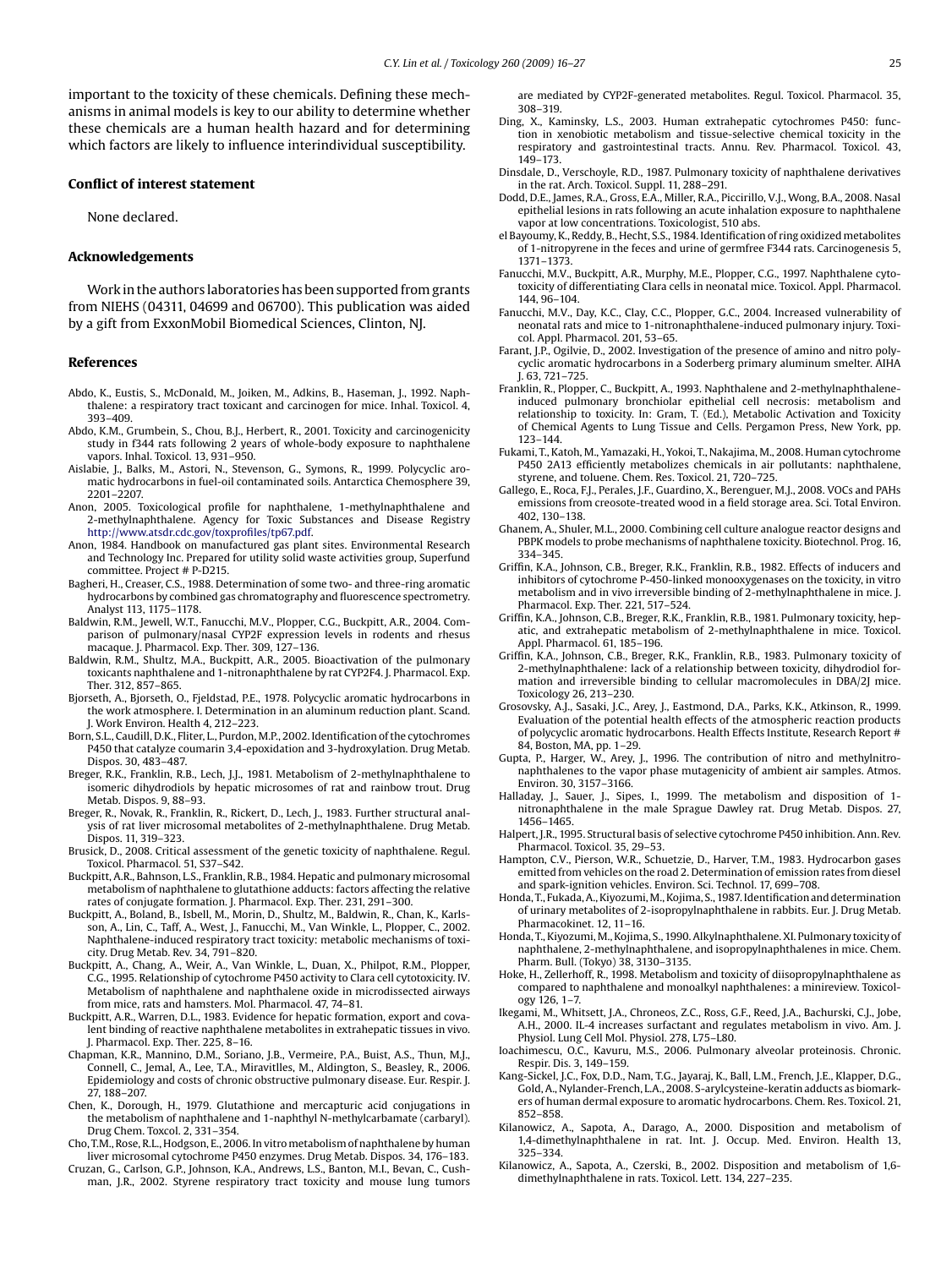<span id="page-10-0"></span>Kilanowicz, A., Sapota, A., 1998. Disposition and metabolism of 1,2 dimethylnaphthalene in rats. Int. J. Occup. Med. Environ. Health 11, 305–317.

Kim, D., Andersen, M.E., Nylander-French, L.A., 2006. Dermal absorption and penetration of jet fuel components in humans. Toxicol. Lett. 165, 11–21.

- Kobayashi, R., Okamoto, R.A., Maddalena, R.L., Kado, N.Y., 2008. Polycyclic aromatic hydrocarbons in edible grain: a pilot study of agricultural crops as a human exposure pathway for environmental contaminants using wheat as amodel crop. Environ. Res. 107, 145–151.
- Kojima, S.T., Honda, M., Nakagawa, M., Kiyozumi, M., Takadate, A., 1982. Urinary metabolites of 2,6-diisopropylnaphthalene in rats. Drug Metab. Dispos. 10, 429–433.
- Kojima, S., Honda, T., Kiyozumi, M., 1985. Biliary metabolites of 2,6 diisopropylnaphthalene in rats. Bull. Environ. Contam. Toxicol. 35, 745– 749.
- Korsak, Z., Majcherek, W., Rydzynski, K., 1998. Toxic effects of acute inhalation exposure to 1-methylnaphthalene and 2-methylnaphthalene in experimental animals. Int. J. Occup. Med. Environ. Health 11, 335–342.
- Kulka, U., Schmid, E., Huber, R., Bauchinger, M., 1988. Analysis of the cytogenetic effect in human lymphocytes induced by metabolically activated 1- and 2 methylnaphthalene. Mutat. Res. 208, 155–158.
- Lakritz, J., Chang, A., Weir, A., Nishio, S., Hyde, D., Philpot, R., Buckpitt, A., Plopper, C., 1996. Cellular and metabolic basis of Clara cell tolerance to multiple doses of cytochrome P450-activated cytotoxicants. I: Bronchiolar epithelial reorganization and expression of cytochrome P450 monooxygenases in mice exposed to multiple doses of naphthalene. J. Pharmacol. Exp. Ther. 278, 1408–1418.
- Lee, M.G., Phimister, A., Morin, D., Buckpitt, A., Plopper, C., 2005. In situ naphthalene bioactivation and nasal airflow cause region-specific injury patterns in the nasal mucosa of rats exposed to naphthalene by inhalation. J. Pharmacol. Exp. Ther. 314, 103–110.
- Lee, M.G., Wheelock, A.M., Boland, B., Plopper, C.G., 2008. Long-term ozone exposure attenuates 1-nitronaphthalene-induced cytotoxicity in nasal mucosa. Am. J. Respir. Cell Mol. Biol. 38, 300–309.
- Li, Z., Sandau, C.D., Romanoff, L.C., Caudill, S.P., Sjodin, A., Needham, L.L., Patterson Jr., D.G., 2008. Concentration and profile of 22 urinary polycyclic aromatic hydrocarbon metabolites in the US population. Environ. Res. 107, 320–331.
- Mahvi, D., Bank, H., Harley, R., 1977. Morphology of a naphthalene-induced bronchiolar lesion. Am. J. Pathol. 86, 559–572.
- Melancon, M.J., Williams, D.E., Buhler, D.R., Lech, J.J., 1985. Metabolism of 2 methylnaphthalene by rat and rainbow trout hepatic microsomes and purified cytochromes P-450. Drug Metab. Dispos. 13, 542–547.
- Melancon, M.J., Rickert, D.E., Lech, J.J., 1982. Metabolism of 2-methylnaphthalene in the rat in vivo. I. Identification of 2-naphthoylglycine. Drug Metab. Dispos. 10, 128–133.
- Murata, Y., Denda, A., Maruyama, H., Konishi, Y., 1993. Chronic toxicity and carcinogenicity studies of 1-methylnaphthalene in B6C3F1 mice. Fundam. Appl. Toxicol. 21, 44–51.
- Murata, Y., Denda, A., Maruyama, H., Nakae, D., Tsutsumi, M., Tsujiuchi, T., Konishi, Y., 1997. Chronic toxicity and carcinogenicity studies of 2-methylnaphthalene in B6C3F1 mice. Fundam. Appl. Toxicol. 36, 90–93.
- Murata, Y., Emi, Y., Denda, A., Konishi, Y., 1992. Ultrastructural analysis of pulmonary alveolar proteinosis induced by methylnaphthalene in mice. Exp. Toxicol. Pathol. 44, 47–54.
- NIOSH: Hazard Review, 2000. Health effects of occupational exposure to asphalt. DHHS publication # 2001-110, <http://www.cdc.gov/niosh/docs/2001-110/>.
- Nishino, N., Atkinson, R., Arey, J., 2008. Formation of nitro products from the gasphase OH radical-initiated reactions of toluene, naphthalene, and biphenyl: effect of  $NO<sub>2</sub>$  concentration. Environ. Sci. Technol. 42, 9203–9209.
- O'Brien, K.A., Suverkropp, C., Kanekal, S., Plopper, C.G., Buckpitt, A.R., 1989. Tolerance to multiple doses of the pulmonary toxicant, naphthalene. Toxicol. Appl. Pharmacol. 99, 487–500.
- Paige, R.,Wong, V., Plopper, C.G., 1997. Dose-related airway specific epithelial toxicity of 1-nitronaphthalene in rats. Toxicol. Appl. Pharmacol. 147, 224–233.
- Paige, R.C., Wong, V., Plopper, C.G., 2000. Long-term exposure to ozone increases acute pulmonary centriacinar injury by 1-nitronaphthalene: II. Quantitative histopathology. J. Pharmacol. Exp. Ther. 295, 942–950.
- Pakenham, G., Lango, J., Buonarati, M., Morin, D., Buckpitt, A., 2002. Urinary naphthalene mercapturates as biomarkers of exposure and stereoselectivity of naphthalene epoxidation. Drug Metab. Dispos. 30, 247–253.
- Phousongphouang, P.T., Arey, J., 2002. Rate constants for the gas-phase reactions of a series of alkylnaphthalenes with the OH radical. Environ. Sci. Technol. 36, 1947–1952.
- Phousongphouang, P.T., Arey, J., 2003. Rate constants for the gas-phase reactions of a series of alkylnaphthalenes with the nitrate radical. Environ. Sci. Technol. 37, 308–313.
- Plopper, C.G., 1993. Pulmonary bronchiolar epithelial cytotoxicity: microanatomical considerations. In: Gram, T.E. (Ed.), Metabolic Activation and Toxicity of Chemical Agents to Lung Tissue and Cells. Pergamon Press, New York, pp. 1–24.
- Plopper, C.G., Chang, A., Pang, A., Buckpitt, A., 1991. Use of microdissected airways to better define metabolism and cytotoxicity in murine bronchiolar epithelium. Exp. Lung Res. 17, 181–196.
- Plopper, C.G., Suverkropp, C., Morin, D., Nishio, S., Buckpitt, A., 1992a. Relationship of cytochrome P-450 activity to Clara cell cytotoxicity. I. Histopathologic comparison of the respiratory tract of mice, rats and hamsters after parenteral administration of naphthalene. J. Pharmacol. Exp. Ther. 261, 353–363.
- Plopper, C.G., Macklin, J., Nishio, S., Hyde, D., Buckpitt, A., 1992b. Relationship of cytochrome P450 activity to Clara cell cytotoxicity. III. Morphometric comparison of changes in the epithelial populations of terminal bronchioles and lobar bronchi in mice, hamsters and rats after parenteral administration of naphthalene. Lab Invest. 67, 553–565.
- Preuss, R., Angerer, J., Drexler, H., 2003. Naphthalene-an environmental and occupational toxicant. Int. Arch. Occup. Environ. Health 76, 556–576.
- Quick, D.J., Shuler, M.L., 1999. Use of in vitro data for construction of a physiologically based pharmacokinetic model for naphthalene in rats and mice to probe species differences. Biotechnol. Prog. 15, 540–555.
- Rasmussen, R., Do, D., Kim, T., Dearden, L., 1986. Comparative cytotoxicity of naphthalene and its monomethyl- and mononitro-derivatives in the mouse lung. J. Appl. Toxicol. 6, 13–20.
- Rasmussen, R.E., 1986. Metabolism and macromolecular binding of 1 nitronaphthalene in the mouse. Toxicology 41, 233–247.
- Reisen, F., Arey, J., 2005. Atmospheric reactions influence seasonal PAH and nitro-PAH concentrations in the Los Angeles basin. Environ. Sci. Technol. 39, 64–73.
- Ryerse, J.S., Hoffmann, J.W., Mahmoud, S., Nagel, B.A., deMello, D.E., 2001. Immunolocalization of CC10 in Clara cells in mouse and human lung. Histochem. Cell Biol. 115, 325–332.
- Salam, M.T., Lin, P.C., Avol, E.L., Gauderman, W.J., Gilliland, F.D., 2007. Microsomal epoxide hydrolase, glutathione S-transferase P1, traffic and childhood asthma. Thorax 62, 1050–1057.
- Sauer, J., Eversole, R., Lehmann, C., Johnson, D., Beuving, L., 1997. An ultrastructural evaluation of acute 1-nitronaphthalene induced hepatic and pulmonary toxicity in the rat. Toxicol. Lett. 90, 19–27.
- Sauer, J.M., Hooser, S.B., Sipes, I.G., 1995. All-trans-retinol alteration of 1 nitronaphthalene-induced pulmonary and hepatic injury by modulation of associated inflammatory responses in the male Sprague-Dawley rat. Toxicol. Appl. Pharmacol. 133, 139–149.
- Schmeltz, I., Tosk, J., Hoffman, D., 1976. Formation and determination of naphthalenes in cigarette smoke. Anal. Chem. 48, 645–650.
- Schmelzer, K.R., Wheelock, A.M., Dettmer, K., Morin, D., Hammock, B.D., 2006. The role of inflammatory mediators in the synergistic toxicity of ozone and 1-nitronaphthalene in rat airways. Environ. Health Perspect. 114, 1354– 1360.
- Shultz, M.A., Morin, D., Chang, A.M., Buckpitt, A., 2001. Metabolic capabilities of CYP2F2 with various pulmonary toxicants and its relative abundance in mouse lung subcompartments. J. Pharmacol. Exp. Ther. 296, 510–519.
- Serabjit-Singh, C., Wolf, C., Philpot, R., Plopper, C., 1980. Cytochrome P450: localization in rabbit lung. Science 207, 1469–1470.
- Stillwell,W., Bouwsma, O., Thenot, J., Horning, M., Griffin, G., Ishikawa, K., Takaku, M., 1978. Methylthio metabolites of naphthalene excreted by the rat. Res. Commun. Chem. Pathol. Pharmacol. 20, 509–530.
- Stillwell, W., Horning, M., Griffin, G., Tsang, W., 1982. Identification of new sulfurcontaining metabolites of napthalene in mouse urine. Drug Metab. Dispos. 10, 624–631.
- Teshima, R., Nagamatsu, K., Ikebuchi, H., Kido, Y., Terao, T., 1983. In vivo and in vitro metabolism of 2-methylnaphthalene in the guinea pig. Drug Metab. Dispos. 11, 152–157.
- Toriba, A., Kitaoka, H., Dills, R.L., Mizukami, S., Tanabe, K., Takeuchi, N., Ueno, M., Kameda, T., Tang, N., Hayakawa, K., Simpson, C.D., 2007. Identification and quantification of 1-nitropyrene metabolites in human urine as a proposed biomarker for exposure to diesel exhaust. Chem. Res. Toxicol. 20, 999–1007.
- VanWinkle, L.S., Gunderson, A.D., Shimizu, J.A., Baker, G.L., Brown, C.D., 2002. Gender differences in naphthalene metabolism and naphthalene-induced acute lung injury. Am. J. Physiol. Lung Cell Mol. Physiol. 282, L1122–L1134.
- Verschoyle, R.D., Dinsdale, D., 1990. Protection against chemical-induced lung injury by inhibition of pulmonary cytochrome P-450. Environ. Health Perspect. 85, 95–100.
- Verschoyle, R.D., Carthew, P., Wolf, C.R., Dinsdale, D., 1993. 1-Nitronaphthalene toxicity in rat lung and liver: effects of inhibiting and inducing cytochrome P450 activity. Toxicol. Appl. Pharmacol. 122, 208–213.
- Wang, L., Atkinson, R., Arey, J., 2007. Dicarbonyl products of the OH radical-initiated reactions of naphthalene and the C1- and C2-alkylnaphthalenes. Environ. Sci. Technol. 41, 2803–2810.
- Warren, D.L., Brown Jr., D., Buckpitt, A., 1982. Evidence for cytochrome P450 mediatedmetabolism in the bronchiolar damage by naphthalene. Chem. Biol. Interact. 40, 287–303.
- Watt, K.C., Buckpitt, A.R., 2000. Species differences in the regio- and stereoselectivity of 1-nitronaphthalene metabolism. Drug Metab. Dispos. 28, 376–378.
- Watt, K., Morin, D., Kurth, M.J., Mercer, R.S., Plopper, C.G., Buckpitt, A., 1999. Glutathione conjugation of electrophilic metabolites of 1-nitronaphthalene in rat tracheobronchial airways and liver: identification by mass spectrometry and proton nuclear magnetic resonance spectroscopy. Chem. Res. Toxicol. 12, 831–839.
- West, J.A., Buckpitt, A.R., Plopper, C.G., 2000. Elevated airway GSH resynthesis confers protection to Clara cells from naphthalene injury in mice made tolerant by repeated exposures. J. Pharmacol. Exp. Ther. 294, 516–523.
- West, J., Pakenham, G., Morin, D., Fleschner, C., Buckpitt, A., Plopper, C., 2001. Inhaled naphthalene causes dose-dependent Clara cell toxicity in mice but not in rats. Toxicol. Appl. Pharmacol. 173, 114–119.
- West, J.A., Van Winkle, L.S., Morin, D., Fleschner, C.A., Forman, H.J., Plopper, C.G., 2003. Repeated inhalation exposures to the bioactivated cytotoxicant naphthalene (NA) produce airway-specific Clara cell tolerance in mice. Toxicol. Sci. 75, 161–168.